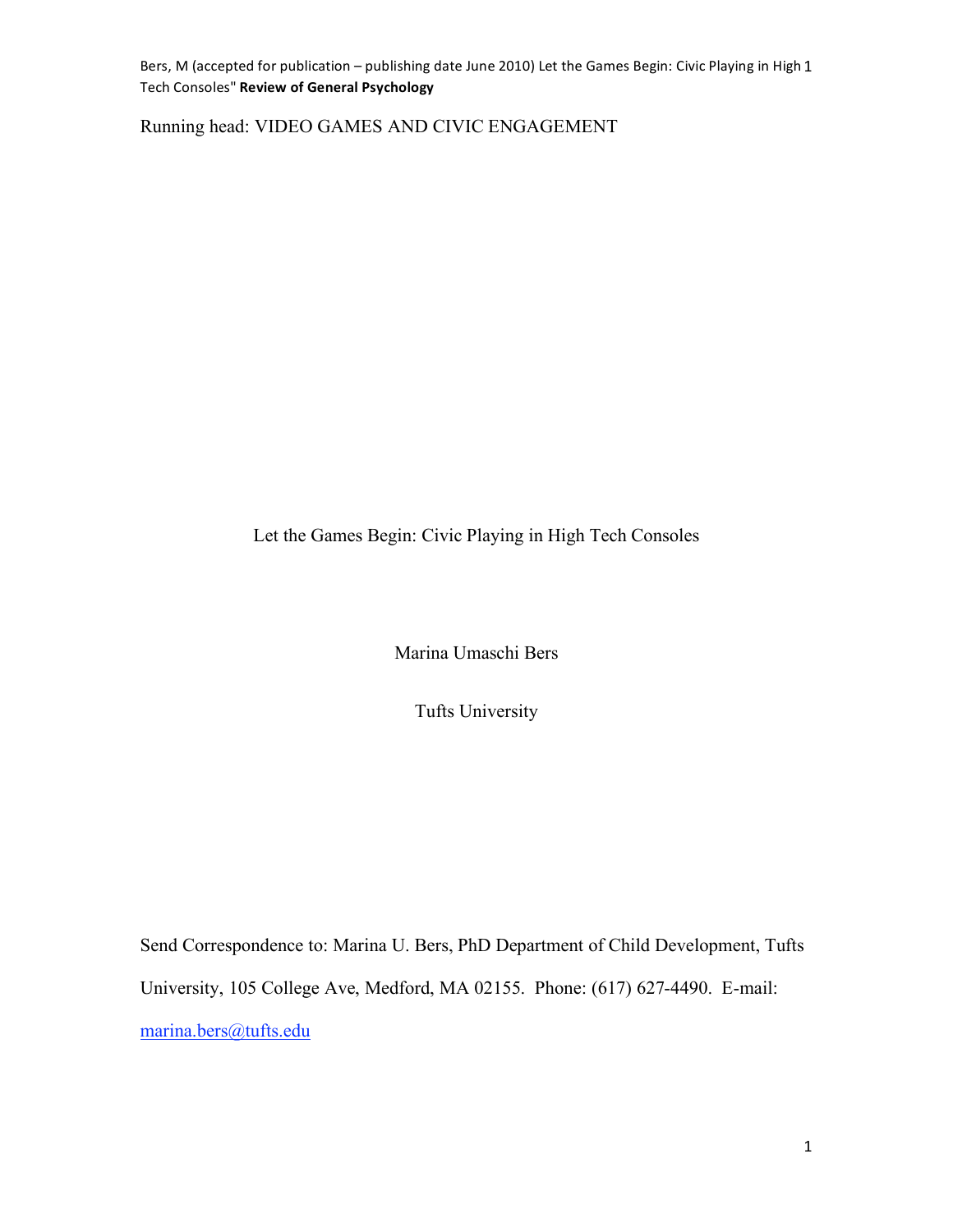Bers, M (accepted for publication – publishing date June 2010) Let the Games Begin: Civic Playing in High 2 Tech
Consoles" **Review
of
General
Psychology**

# Abstract

This paper presents an overview of an emerging field that looks at the impact of video games in civic engagement. While some video games have explicit civics related content and engage players in simulations of civically-related projects, most others don't. However, research has shown that video game playing engages players in civically oriented experiences that previous research has found to promote civic outcomes in classroom-based programs. These include helping and guiding others, learning about problems in society, exploring social, moral or ethical issues, organizing groups and making decisions about how a community, city or nation should be run.

Key words: Civic Engagement; Computer Games; Internet; Adolescence; Young Adulthood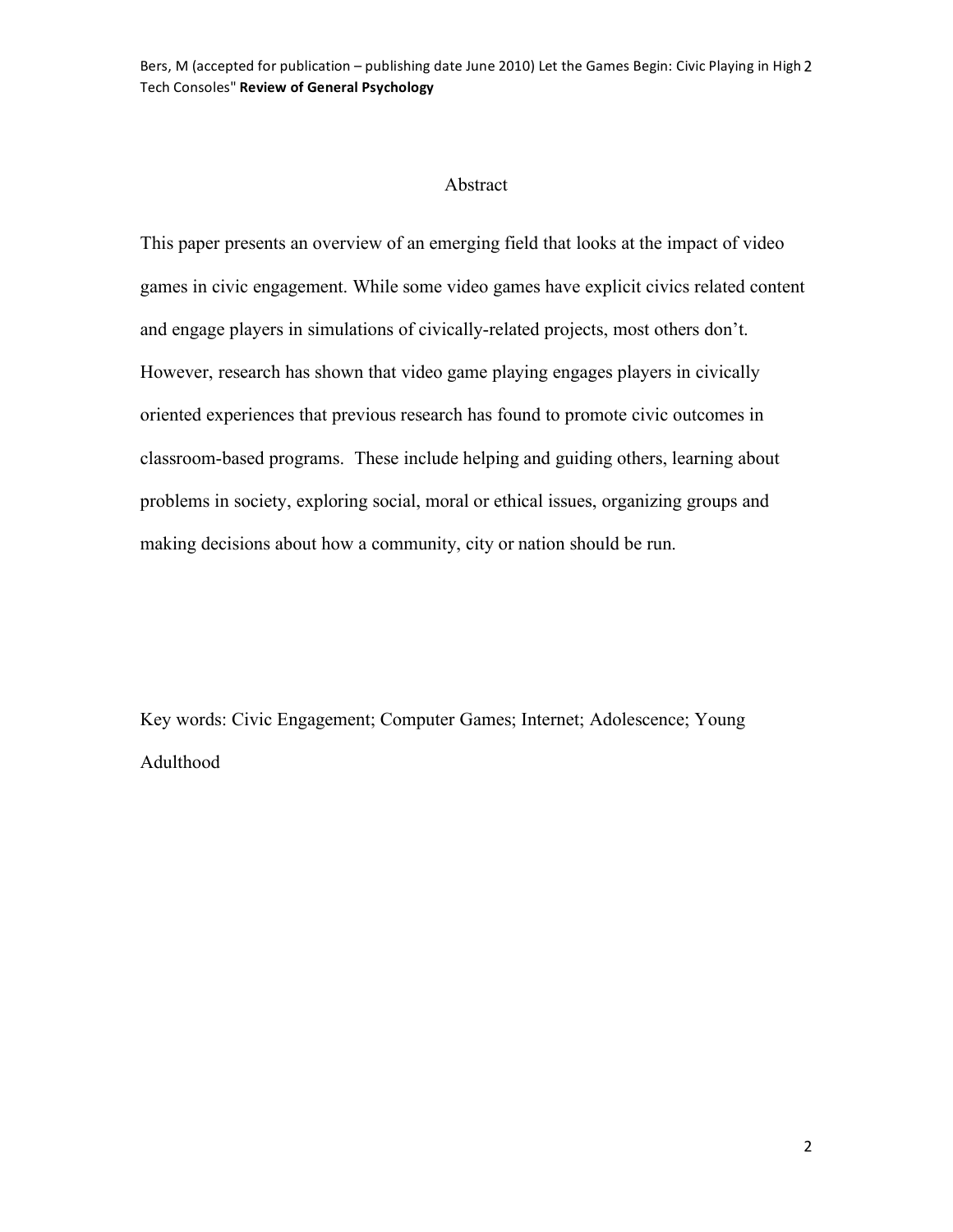Bers, M (accepted for publication – publishing date June 2010) Let the Games Begin: Civic Playing in High 3 Tech
Consoles" **Review
of
General
Psychology**

Let the Games Begin: Civic Playing in High Tech Consoles

Playing video games is a popular activity amongst young people with a potential to promote social and civic engagement. The term "video game" actually encompasses a gamut of human/machine experience including computer-based games, online games played on the Internet, and console games (such as XBOX360, PlayStation, and Wii). Simply put, any game with a user interface and a monitor screen may be considered a video game.

A report from the Pew Internet & American Life project (Lenhart et al, 2008), the first nationally representative study of youth video game play, examined data from a survey of 1,102 youth between the ages of 12 and 17 and found that 97 percent of American teens — 99 percent of boys and 94 percent of girls — play some kind of video game, with most players dividing their time between at least five categories of games such as racing, puzzles, sports, action, adventures, role playing or other games. Approximately 76 percent of these youth play games with others at least some of the time. As such, available data suggest that video game playing is pervasive and universal among youth. In the Pew study, at least 38% of teen boy gamers and 22% of teen girl gamers play some sort of video games daily; and boy gamers tend to report playing for a longer period of time than girls, with 34% of boys and 18% of girls playing for more than 2 hours a day. This trend seems to be shared by teens of all ages. Of all teens in the study who reported playing video games on a regular basis, 54% of them were younger teens (12-14 years) and 46% were older teens (15-17 years).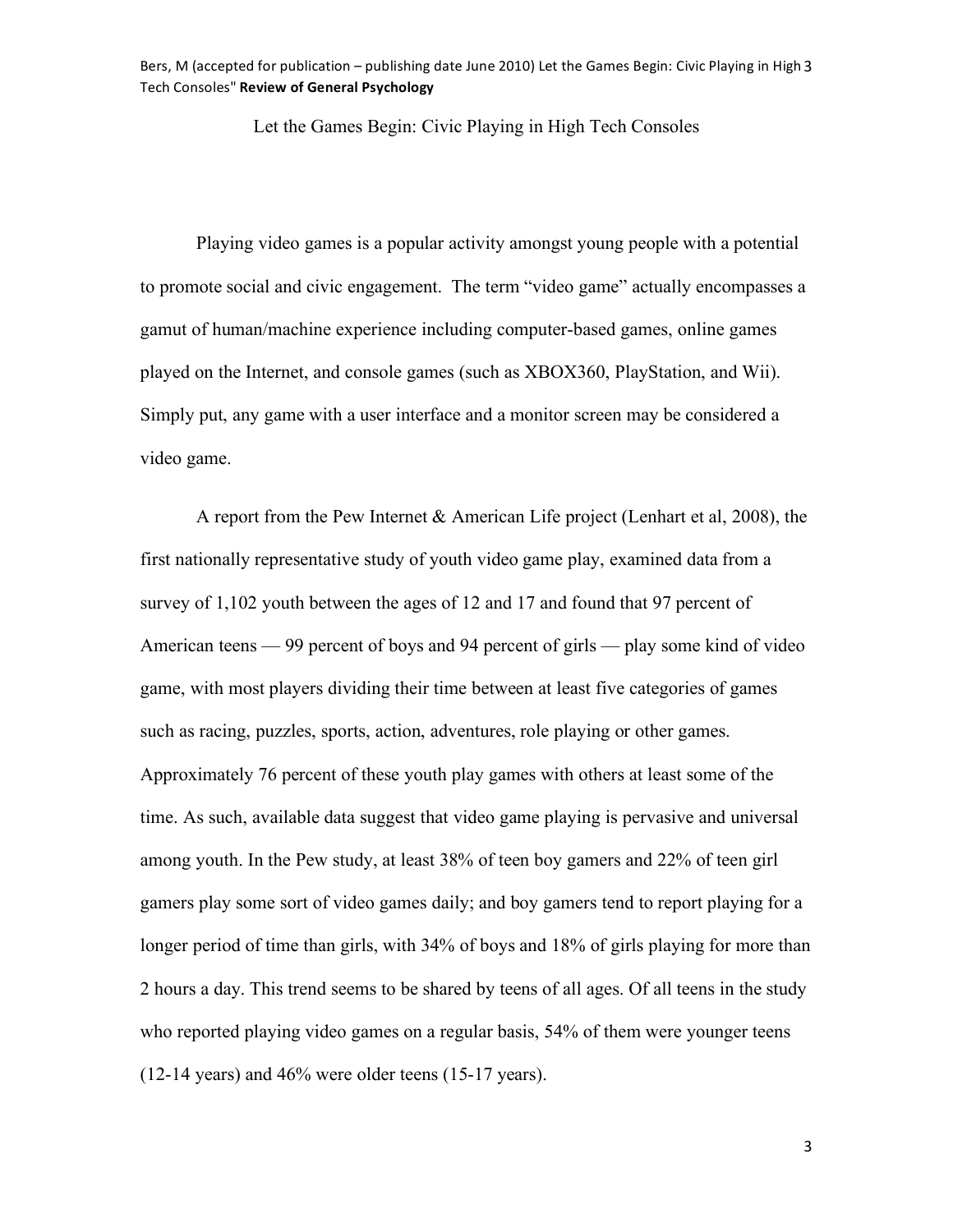Although recent trends point to a rise in computer-based games, console games remain to be most popular. The Pew survey reported that 83% of the teens in the study played console games, while 73% of them play computer-based games. Handheld and mobile devices are becoming popular as video gaming platforms, with 60% of surveyed teens owning a handheld device, and 48% reporting having played a game on their cell phone. Certainly, these numbers overlap as some teens play video games on multiple platforms.

Game play on these platforms do not indicate ownership of these systems as many teens (65%) play video games in groups and with peers in the same room together. There are no found differences regarding the type of platform teens play on with respect to SES, gender, or age. One exception is with regard to cell phone games. 53% of girls reported having played games on cell phones in contrast to 43% of boys. African Americans and low income teens are more likely to play cell phone games. Again, not all teen players of cell phone games own cell phones, as approximately 21% of teens who play games on cell phones do not own a cell phone and thus are likely using a friend's phone to play.

Besides playing on multiple platforms, teens reported playing many different genres of games. More than half of all teen gamers (52%) play between five to eight different genres of games. Game genres include racing, puzzle, sports, action, adventure, rhythm/music, strategy, simulation, fighting, first-person shooter, role-playing, MMOGs, virtual words, and others. Of these genres, racing games are the most popular (74%). Ethnic differences are found most significantly in choice of game genre played. African American teens are more likely to play racing games than white or Hispanic teens and they are more likely to play sports and adventure games than white teens. Fighting games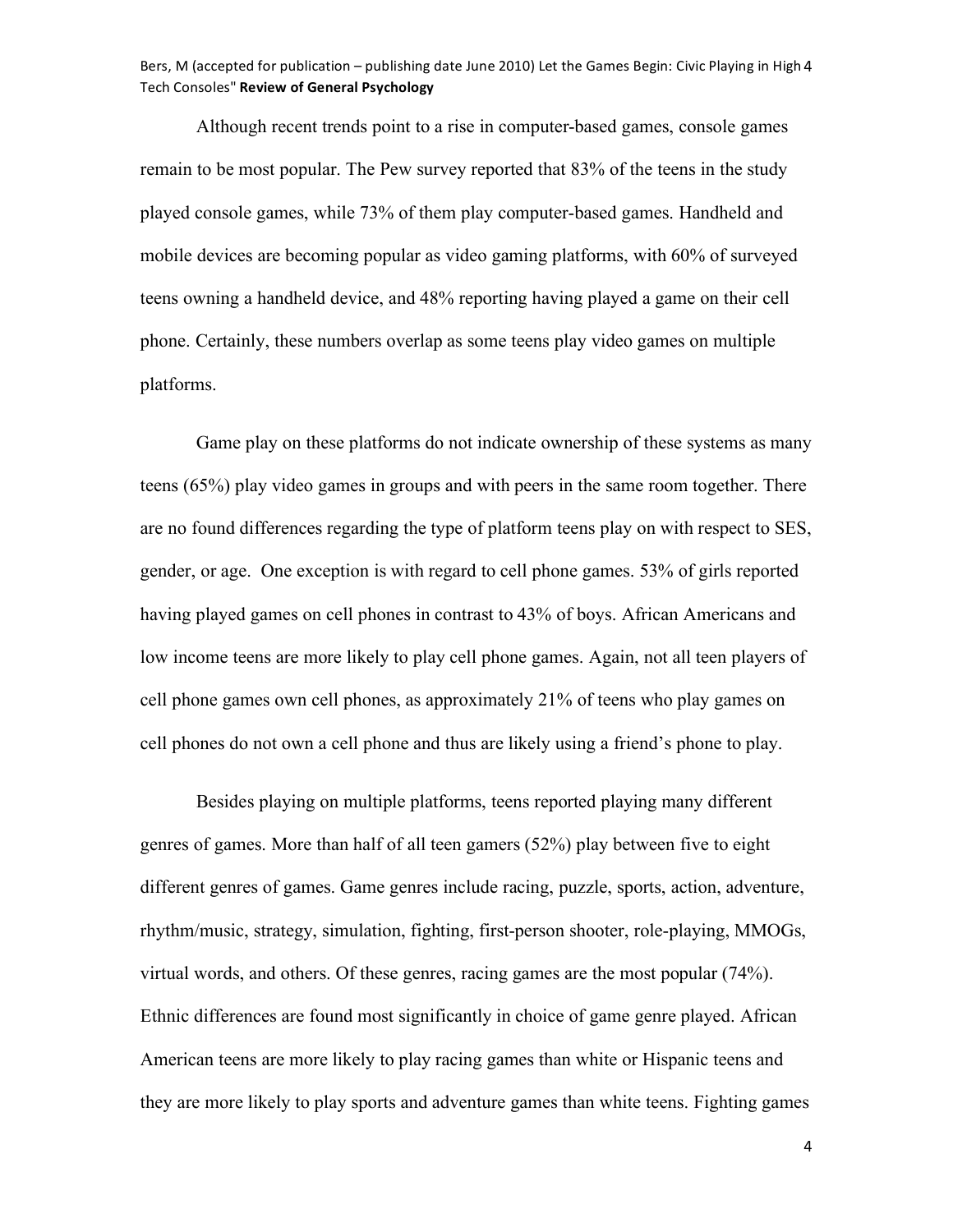#### Bers, M (accepted for publication – publishing date June 2010) Let the Games Begin: Civic Playing in High 5 Tech
Consoles" **Review
of
General
Psychology**

seem to be more popular among African American and Hispanic teens than in white teens. But white and Hispanic teens are more likely to play rhythm games such as Dance Revolution. In the category of MMOGs, white teens seem to have a stronger preference than African American teens. Lower-SES teens are more likely than higher-income teens to play racing games (80% vs. 70%), adventure games (72% vs. 63%), or survival horror games (40% vs. 28%).

Only a few years ago gaming was mostly viewed, in the best case scenario, as a waste of time, and most commonly as a risky activity that might lead to anti-social behavior, aggression and violence (Grüsser, Thalemann, & Griffiths, 2007; Sherry, 2001) as well as reinforced gender stereotypes (National Institute on Media and the Family, 2008). More recently, a growing body of research is starting to focus on "serious games" that might have a positive impact in young people (Squire et al, 2003). For example, there is an increasing interest and expertise in developing and evaluating computer games for promoting health outcomes (Kato, Cole, Bradlyn, Pollock, 2008; Lieberman, 2001) and educational experiences (Gee, 2007; Shaffer, 2007). Lately, researchers, policy-makers and educators have also started to pay attention to the impact that video games might have on civic engagement. That is the focus of this paper.

The 2008's Pew Internet & American Life project's report found that 44 percent of youth play games that teach them about a problem in society, while 52 percent play games that cause them to think about moral and ethical issues. The report also suggests that youth who have these kinds of civic gaming experiences are more likely to be civically engaged in the offline world, and are also more likely to go online to get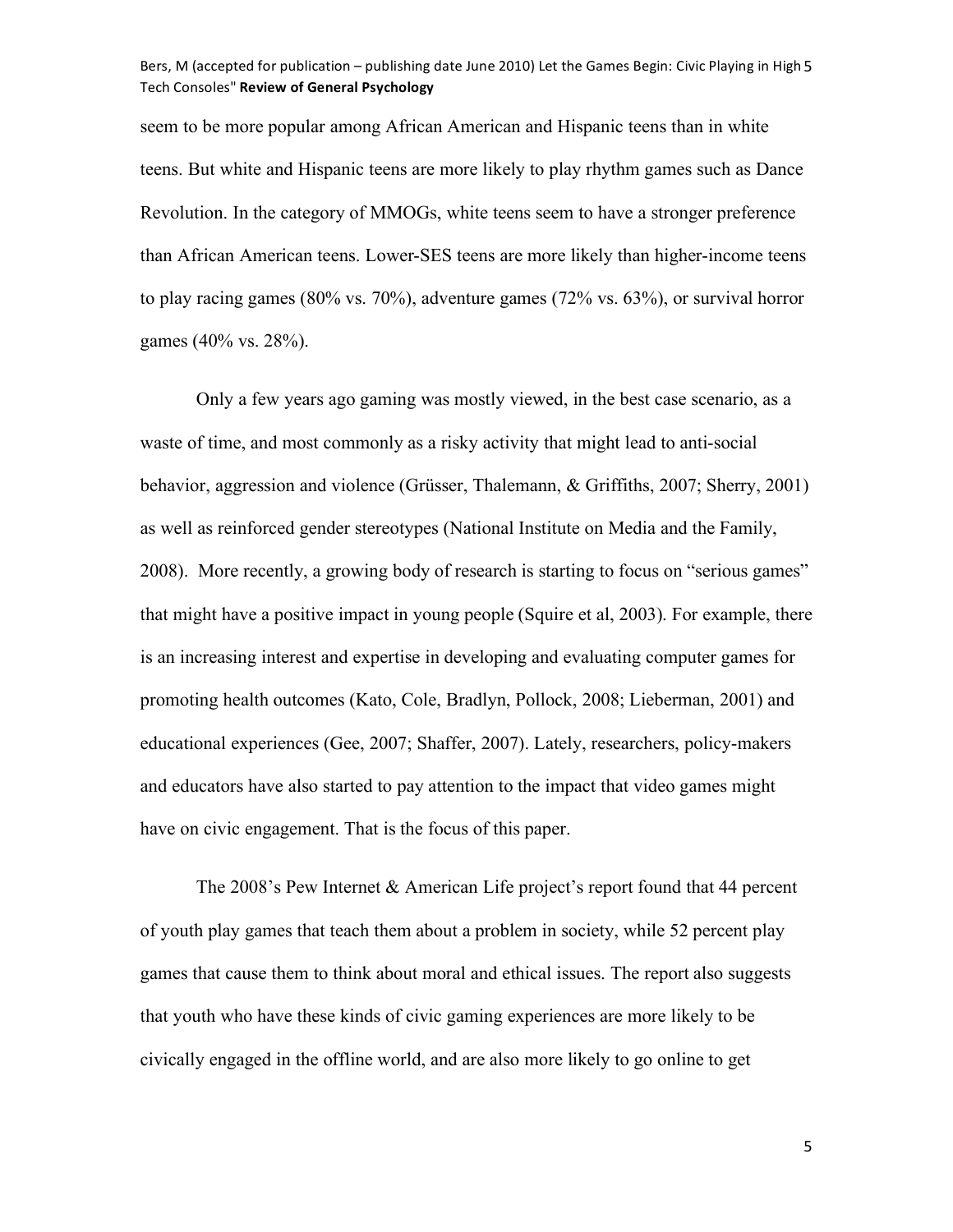## Bers, M (accepted for publication – publishing date June 2010) Let the Games Begin: Civic Playing in High 6 Tech
Consoles" **Review
of
General
Psychology**

information about current events, try to persuade others how to vote in an election, become committed to civic participation, and raise money for charity.

Although public debate often frames video games as either good or bad, research shows that the context in which the video games are played and the content of the video games matter more than the amount of play time. For example, researchers such as Williams (2006) suggest that the backdrop for the rise of social gaming is a decline in civic shared spaces for people to meet and converse face to face. Echoing Oldenburg's (1997) account of how third places —which are neither home nor work, and crossnationally might include social clubs, tabernas, piazzas, pubs, and public squares — are vital for community formation and maintenance, researchers propose that gaming, in particular virtual multi-player games, come to satisfy the human need for community and social interaction (Steinkuehler, 2006).

However, the need for community and social interaction doesn't always lead to civic participation and civic engagement. Although in recent years there has been a surge of work on the positive power of computer gaming, as this special issue focuses on, the focus on video games and civic engagement is quiet novel.

## Youth and civic engagement

Recent youth participation in the 2008 U.S. electoral campaign has sparked new interest and debate regarding youth engagement with civic and political activities. According to the Center for Information & Research on Civic Learning and Engagement (CIRCLE, 2008), youth voter turnout was estimated between 52 and 53 percent of all youth, an increase of more than 10 percentage points over the last decade. This is a new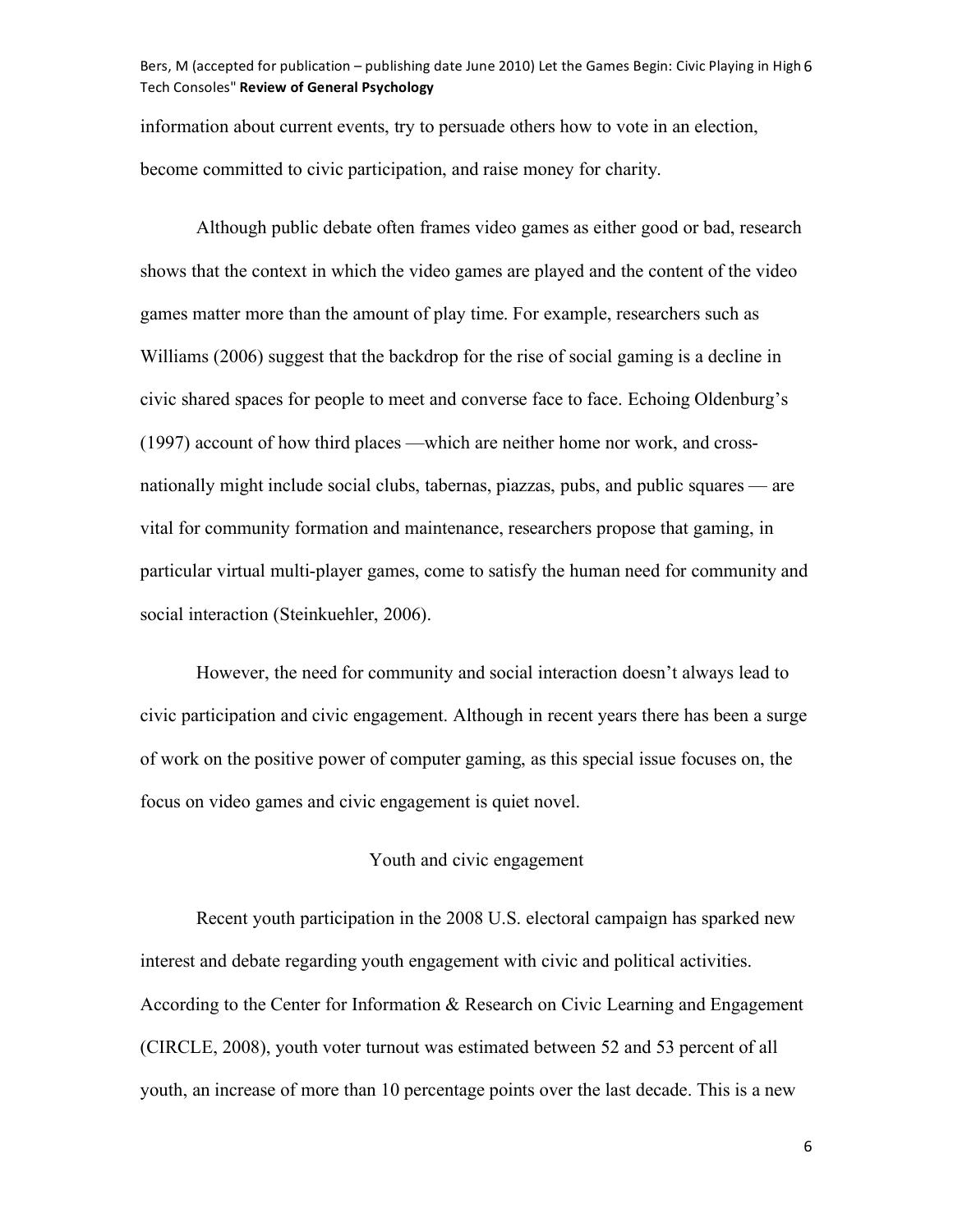### Bers, M (accepted for publication – publishing date June 2010) Let the Games Begin: Civic Playing in High 7 Tech
Consoles" **Review
of
General
Psychology**

trend that brings good news as, until this election, youth were often described as lacking in civic participation and involvement in political life (Andolina, Jenkins, Keeter, Zukin, 2002; The Grant Maker Forum on Community & National Service, 2000; Keeter Middaugh, & Evans, 2002; Michelsen, Zaff, & Hair, 2002).

This recent change in youth engagement trends might be related to the emergence of new forms of youth civic activities that are not necessarily recognized by the public. Levine (2007) cites political blogs, "buycott" movements, and transnational youth networks facilitated by new technologies as new venues and opportunities for youth to engage and lead. Yet, he contends that amidst all these new activities, many young people still lack the skills and know-how to carry debates and dialogues beyond their social networks to participate in politics and address public problems.

Research indicates that young people are more likely to engage in localized, smaller scale activities, such as volunteering and community work (Andolina et al., 2002; Galston, 2001) as opposed to longer-term national-level activities. These findings come hand in hand with research showing that adults are more likely to vote and be engaged in civic life if, as youth, they were involved in community-based organizations, extracurricular activities and civic education programs in schools (Torney-Purta, 2002; Verba, Scholzman, & Brady, 1995; Youniss, McClellan, & Yates, 1997).

Psychologists suggest that young people are at a developmental stage in which they start thinking about how they can relate as individuals to society and they begin to form their own sociopolitical orientations (Erikson, 1968; Yates & Youniss, 1998). If that is the case, how is this developmental need funneled into promoting civic engagement?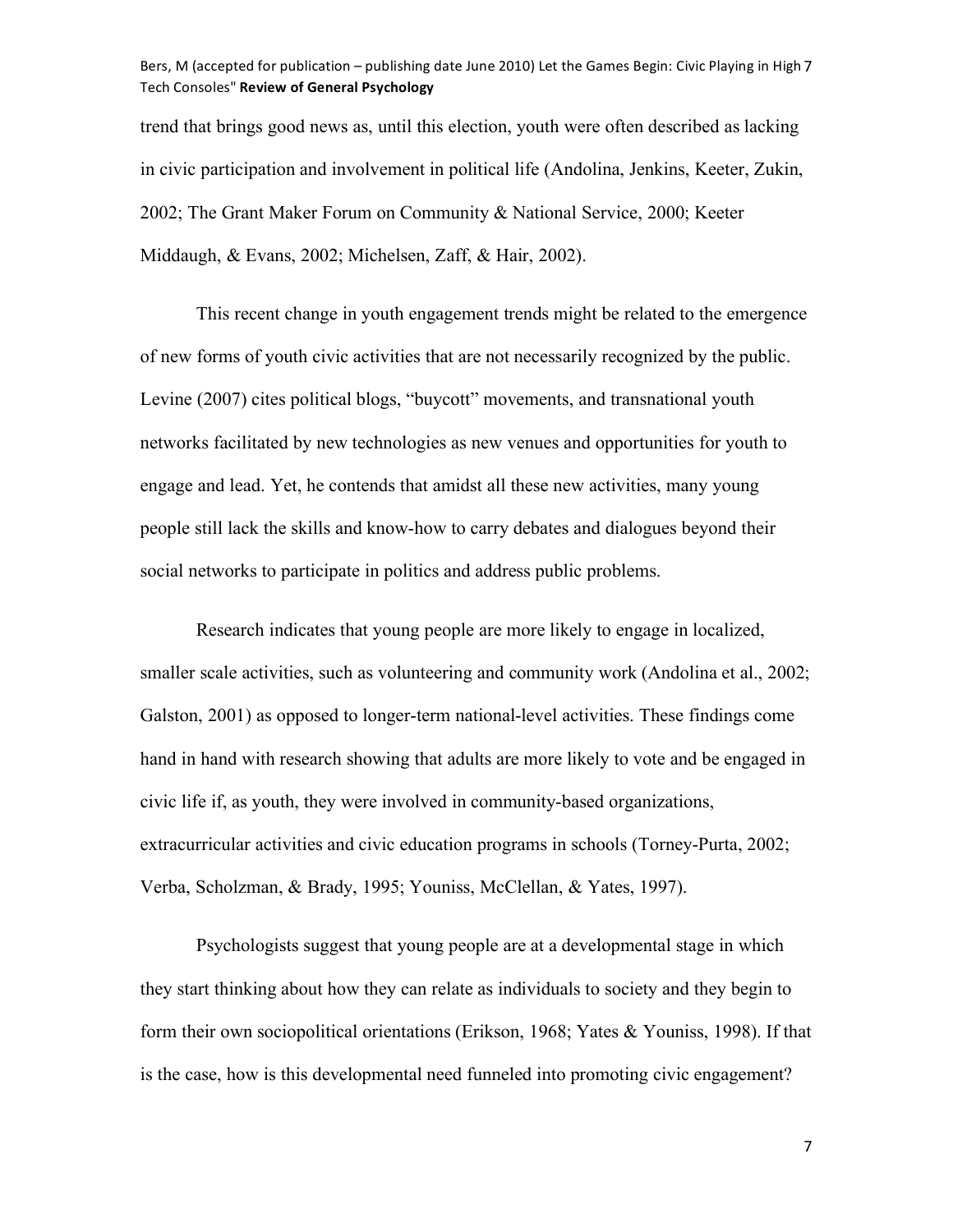## Bers, M (accepted for publication – publishing date June 2010) Let the Games Begin: Civic Playing in High 8 Tech
Consoles" **Review
of
General
Psychology**

Thus researchers ask the question: "What are the ways that people under the age of 18 get engaged in civic behaviors and what other opportunities besides electoral politics do they have to experience themselves as members of a polity?" (Sherrod, Flanagan, & Youniss, 2002).

Engaging with new technologies such as video games might provide some of these civic experiences. This is a particularly appealing option given that in the last thirty years there is a growing trend for withering away of civic education in schools. Civic classes in the United States have declined and, when offered, the curriculum is limited to knowledge instruction and provides few opportunities for students to communicate about politics and share personal opinions on their own terms (Bennett, 2008). For example, a massive International Education Association survey of 90,000 14 year olds in 28 nations suggested that civic education programs limit themselves to imparting textbook knowledge without immersing students in experiencing civic life (Torney-Purta, Rainer, Oswald, & Schulz, 2001).

Video games offer the opportunity to bring civic education back to life by engaging young people in simulations of political processes and immersing them in experiences in which making civic-based decisions are highly rewarded. For example, researchers such as Squire and Barab (2004) have studied the positive learning impact of playing historical simulation games such as Civilization. In the next sections, examples of such video games and research-based programs will be presented. However, as mentioned earlier, although video games might provide new opportunities for engagement, they might also obscure some of the intricacies of political decision making, which are hidden in the decisions made by game designers when conceiving game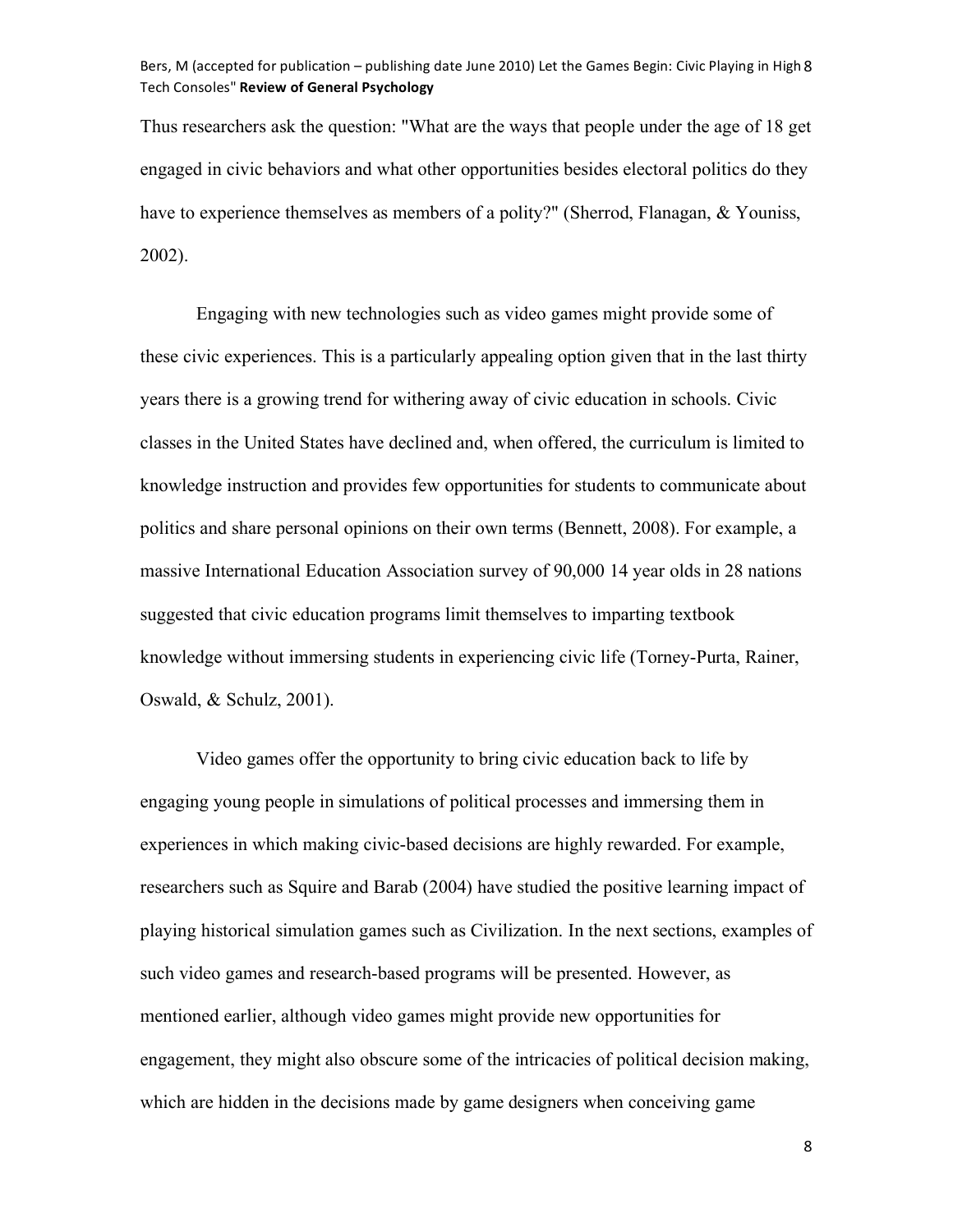## Bers, M (accepted for publication – publishing date June 2010) Let the Games Begin: Civic Playing in High 9 Tech
Consoles" **Review
of
General
Psychology**

models that might be simple enough for simulations to work, but do not take into consideration the complexities of political systems. In this sense, authoring kits that enable children to produce their own video games by modeling their own decision making processes, might prove to yield better educational results in the long term, as research has shown that people learn better by making their own personally meaningful computationally-rich projects (Bers, 2006; Papert, 1980; Resnick, Bruckman, & Martin, 1996).

Preliminary studies have shown the potential of computational tools to engage young people in online civic life (Blumler & Coleman, 2001). Researchers such as Bers (2008), Earl and Schussman (2008), Montgomery (2008), Rheingold (2008), and Cassell (2002; Cassell et al., 2006) contend that the Internet can be a venue for helping young people develop a sense of volunteerism and activism, for engaging in new forms of civic activities such as online petitioning and civic dialogues, and for promoting traditional types of civic activities such as voting. While several efforts have been put forth for understanding the potential of youth as E-Citizens (Montgomery et al., 2004), the challenge remains in how to promote participation not only in the virtual world, but also in the face-to-face world.

Some research is starting to tap into this challenge. For example, TakingITGlobal (Rayes-Goldie & Luke, 2008) is a popular online community "that connects youth to find inspiration, access information, get involved, and take action in their local and global communities". TakingITGlobal, as other similar virtual communities, puts effort into using virtual worlds to make a difference in the face-to-face world. Along the same line, programs such as "Student Voices" explore the potential of the Internet for connecting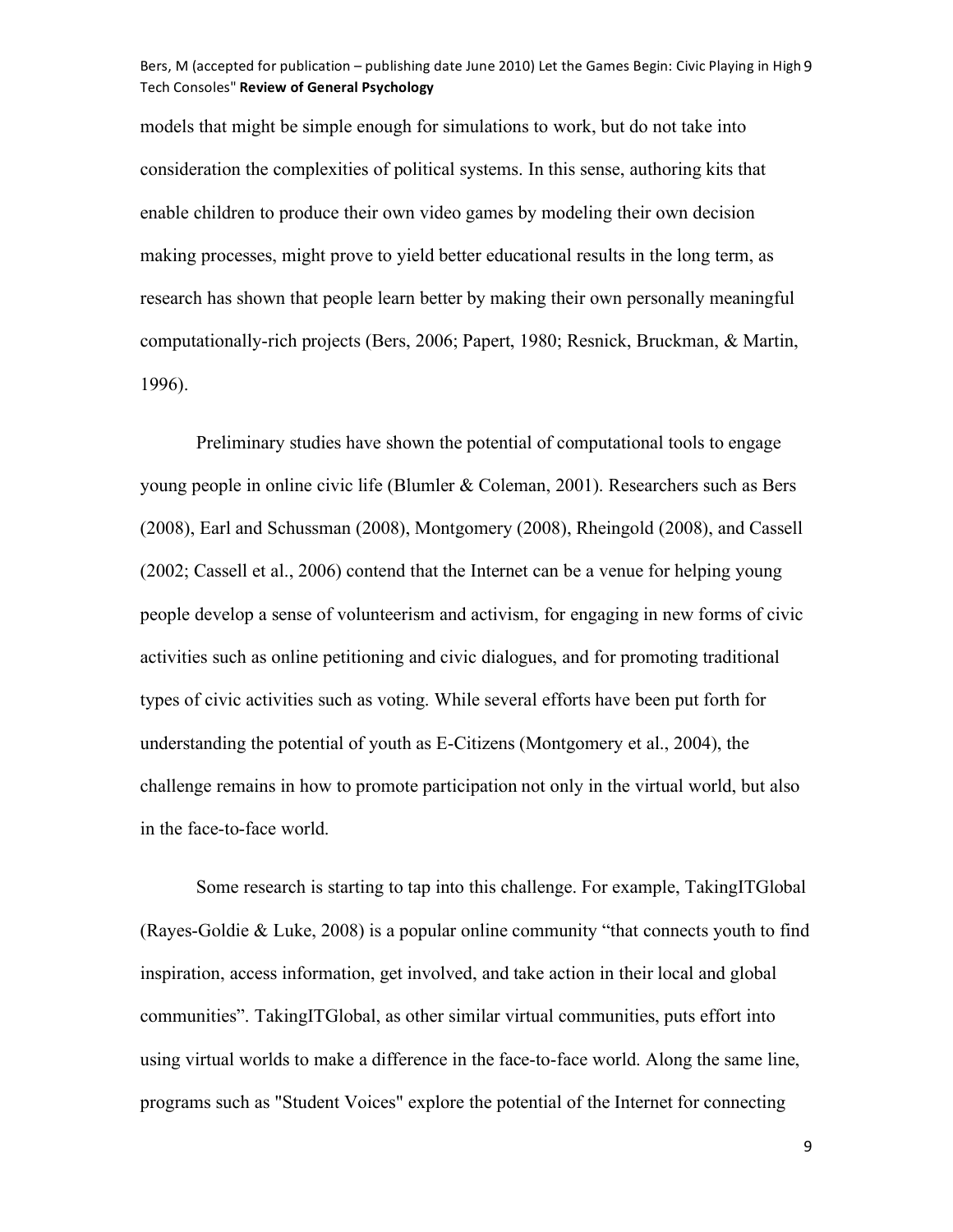Bers, M (accepted for publication – publishing date June 2010) Let the Games Begin: Civic Playing in High O Tech
Consoles" **Review
of
General
Psychology**

young voters to the electoral process by providing access to web-based information about candidates and politics (Woodard & Schmitt, 2002).

The Internet provides a new way for youth to create communities that extend beyond geographic boundaries, to engage in civic and volunteering activities across local communities and national frontiers, to learn about political life and to experience the challenges of democratic participation (Bers, 2001; Bers, 2008; Bers & Chau, 2006). Video games tap into this potential by providing opportunities for young people to contribute to "participatory cultures" with low barriers to artistic expression and civic engagement (Jenkins, 2009).

## *Video games*

In this paper, video games are defined as software, supported by any type of computer, console, mobile or virtual platform that involves interaction with a user interface to generate visual feedback on any display device by manipulating an input device, such as a game controller, joystick, keyboard or mouse. Video games usually involve the use of different media such as animations, three dimensionality, sound, etc.

Different taxonomies of games take into consideration things such as quantity of players, technological infrastructure, goal and structure of the game. Traditionally, games are defined as goal-directed and competitive activities conducted within a framework of agreed rules. This ample definition makes room for different genres of games, which might include: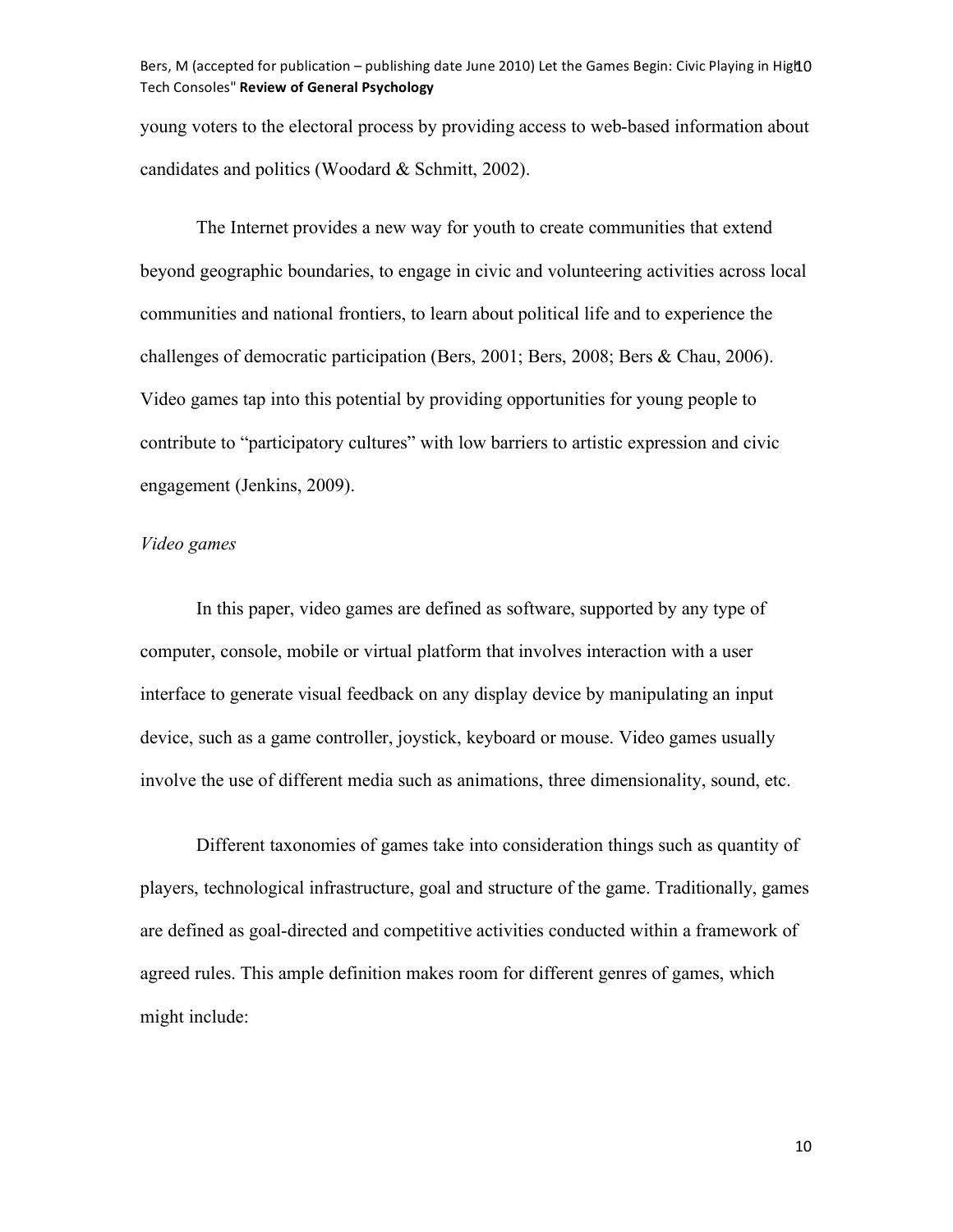Bers, M (accepted for publication – publishing date June 2010) Let the Games Begin: Civic Playing in High 1 Tech
Consoles" **Review
of
General
Psychology**

1. Ludic games, in which players win by taking action and developing strategies;

2. Narrative games, in which players solve conflicts by choosing different paths of action;

3. Simulations, in which players set themselves to observe emerging behavior patterns to understand how a particular system functions in different circumstances.

While most video games are primarily designed for entertainment, a new kind of games is starting to emerge, serious games. Serious games are software applications developed with game design principles for a primary purpose other than pure entertainment. For example, in 2004 a network of non-profit directors, game developers, artists and academics committed to social change through gaming came together to form the Games for Change (G4C) movement, a branch of serious games focused on social issues and social change. Since then, G4C organizes a yearly event dedicated to showcase video games for social change – games about poverty, global conflict, climate change – and for bringing together "socially-responsible game-makers".

Research on civic engagement has not yet produced research studies to find out if serious games, and most specifically games for change, have more of an impact on civic engagement than entertainment games. However, in the future, as the game industry evolves and more games are developed to engage youth with civic content and processes, a study of this kind will be of interest. However, before embarking on such an endeavor it is necessary to articulate the overarching construct of civic engagement.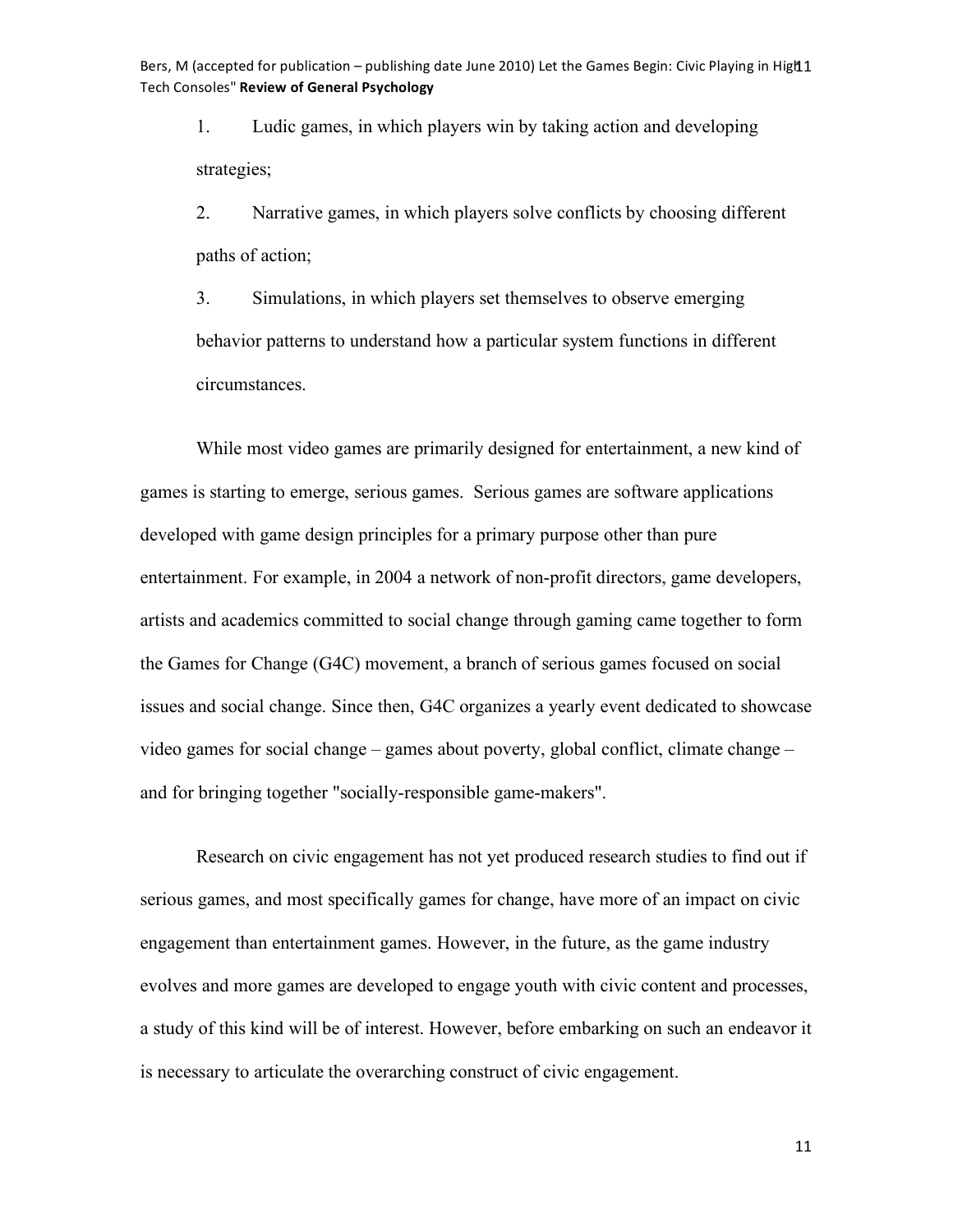Bers, M (accepted for publication – publishing date June 2010) Let the Games Begin: Civic Playing in High 2 Tech
Consoles" **Review
of
General
Psychology**

## *Civic engagement*

Some conceive civic engagement as simply being a good neighbor, obeying rules and participating in the community, while others think of it as engagement with political processes, such as voting. In this paper, the construct of civic engagement goes beyond a focus solely on the procedural aspects of democracy to one that embraces the many facets of a deliberative democracy. One commonly used definition of civic engagement that is given by the American Psychological Association is the following: "individual and collective actions designed to identify and address issues of public concern" (http://www.apa.org/ed/slce/civicengagement.html). Civic engagement can take many forms, from individual voluntarism to organizational involvement to electoral participation. It can include efforts to directly address an issue, work with others in a community to solve a problem or interact with the institutions of representative democracy. Civic engagement encompasses a range of specific activities such as working in a soup kitchen, serving on a neighborhood association, writing a letter to an elected official or voting. A civically engaged citizen has the ability, agency and opportunity to participate in one or many of these activities while engaging in "civic conversation" (Putnam, 2000), to develop civic knowledge, skills, attitudes and behaviors, and to participate in community service, activism and advocacy.

This paper organizes the umbrella construct of civic engagement in four different dimensions of civic experiences that game players might encounter: civic knowledge, civic conversations, civic attitudes and civic behaviors. This typology is similar to the kinds of youth civic engagement identified by Flanagan and Faison (2001). In the next sections each dimension will be described and examples of video gaming experiences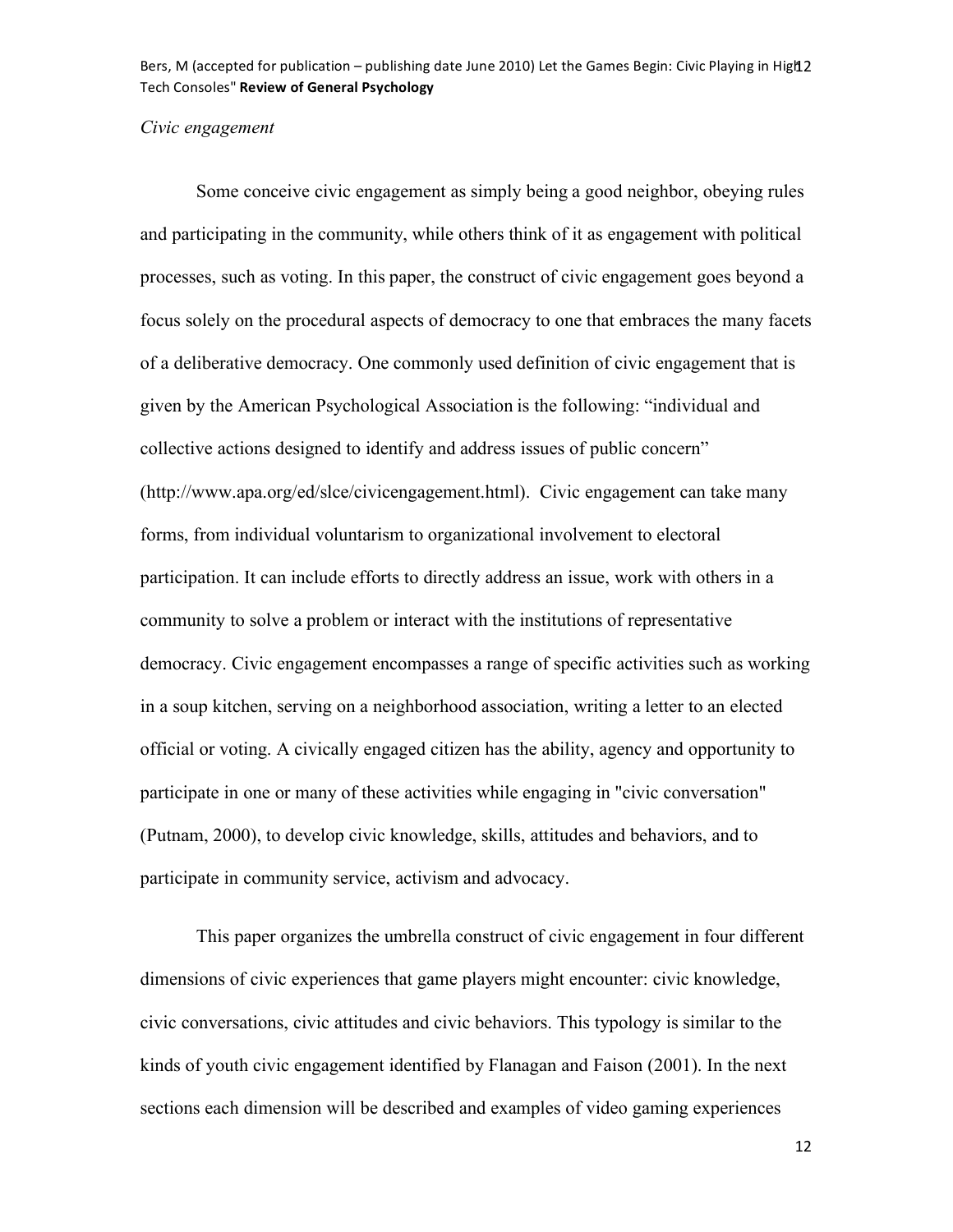Bers, M (accepted for publication – publishing date June 2010) Let the Games Begin: Civic Playing in High 3 Tech
Consoles" **Review
of
General
Psychology**

will be presented.

*Civic knowledge.* Civic knowledge refers to the set of content and processes that people must know in order to become informed citizens such as understanding how the government and the political system work as well as their own rights and responsibilities. Although there is disagreement about the level of civic knowledge that people should have in order to be effective citizens (Carpini & Keeter, 1996), there is shared agreement that information is power; and thus, leading to the inclusion of diverse forms of civics education in public schools. Video games provide another venue for gaining civic knowledge. For example games such as the 1987's On the Campaign Trail developed at Kent State University's political campaign management program, engages students in decision-making regarding the campaigns for United States Senate elections between 1970 and 1986.

Other games allow players to familiarize themselves with the processes involved in democratic societies, such as the government simulation game Democracy, first developed by Positech Games in 2005, with a sequel released in December 2007. The player becomes the president or prime minister of a democratic government and introduces or alters policies in seven areas (tax, economy, welfare, foreign policy, transport, law and order and public services), as well as solves situations affecting factors such as crime, air quality, protests and homelessness. Democracy2 extends the game by introducing an *Encyclopedia*, which provides background reading, statistical data and other information for making informed policy choices

(http://positech.co.uk/democracy2/educational.html).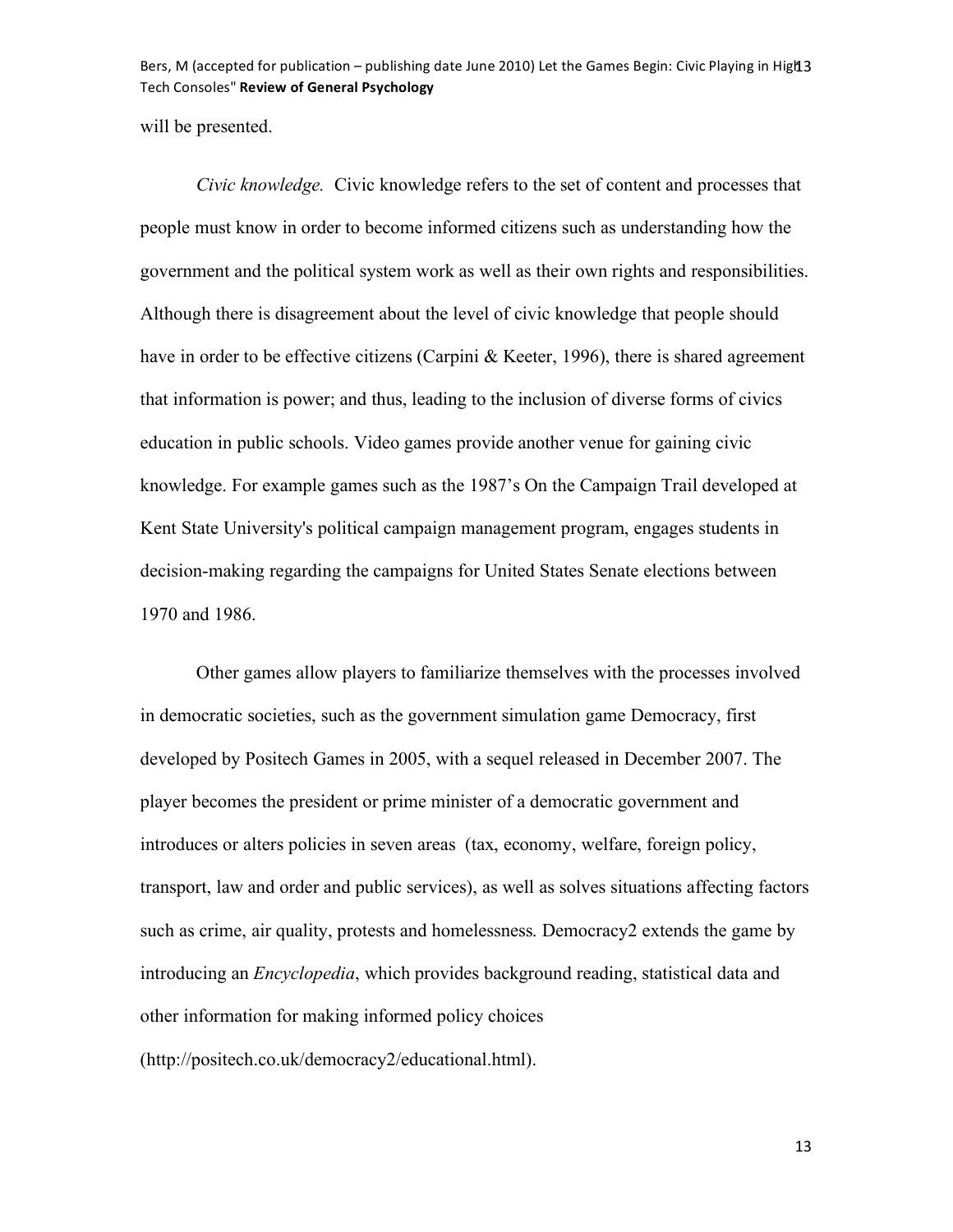Other games, such as Power Politics, President Forever 2008 + Primaries, and Doonesbury Election, focus on domestic United States political campaigns. The players steer a candidate through an election cycle, developing policies and tailoring media appearances. Some of these games use real-time feedback to show how campaign strategies impact polling numbers.

Other games such as Civilization first developed in 1991, and now converted into a series with several sequels such as *Civilization II*, *Civilization III*, *Civilization IV* and *Civilization Revolution*, present players with the goal to *"...build an empire to stand the test of time"*. The game begins in 4000 BC, and the players attempt to expand and develop their empires through the ages until modern and future times by taking the role of rulers of a civilization and competing with other already existing civilizations. For example, players need to explore far lands, judge when to engage on war or diplomacy, make decisions regarding when and where to build new cities, and decide which scientific and engineering advances should be made to transform the cities to their maximum potential (Edwards, 2007). Later versions of this game allow for head-to-head play against other players.

Although games of this kind provide opportunities to situate players in a simulation role to make informed decisions, it is important to keep in mind that they are still simulations of civic processes with underlying rules pre-set by game designers. Thus, one of the challenges of utilizing these games for promoting civic knowledge is to contextualize the rules of the games and the simulation parameters. For example, when games are played in social studies or government classes, the teacher's role involves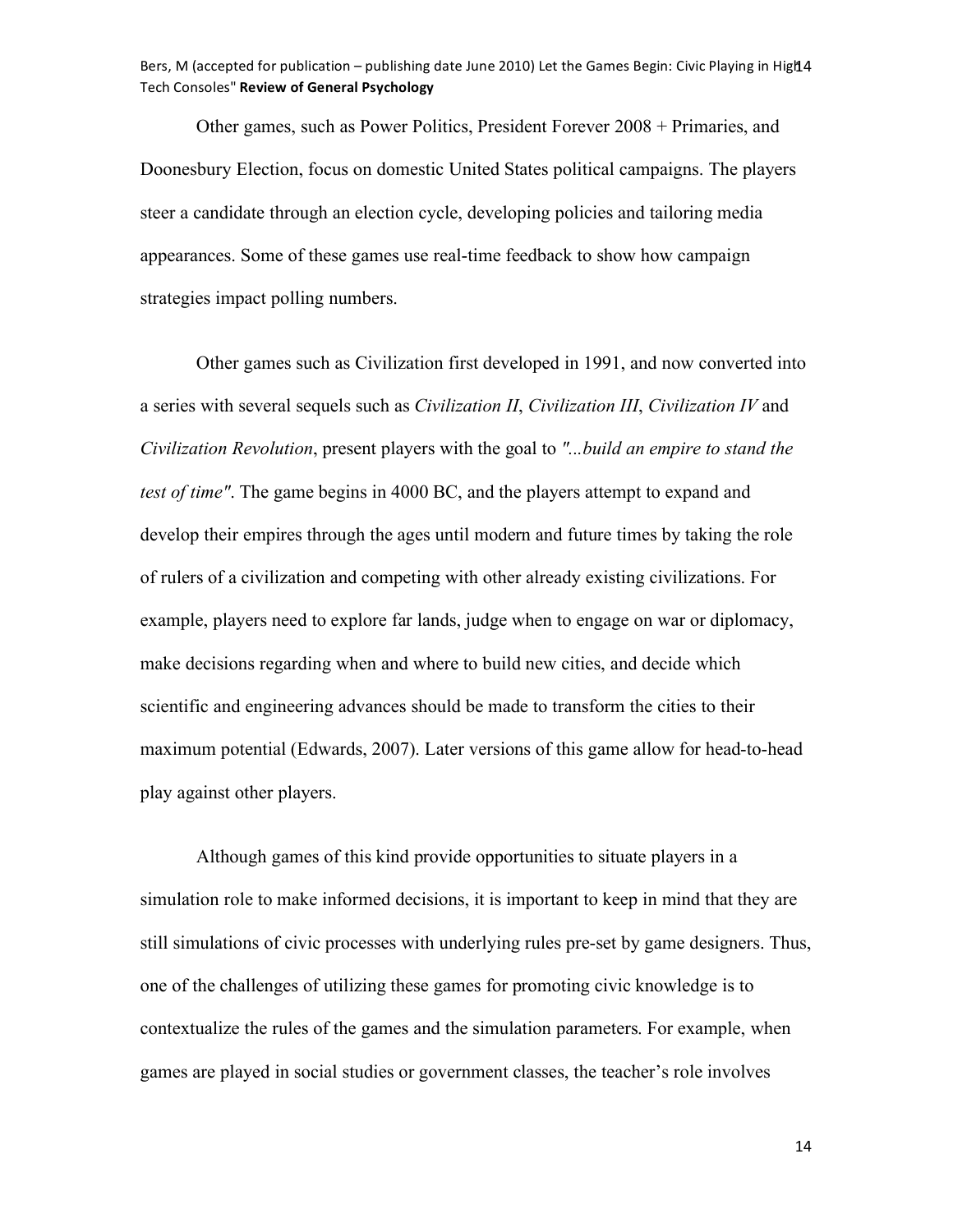Bers, M (accepted for publication – publishing date June 2010) Let the Games Begin: Civic Playing in High 5 Tech
Consoles" **Review
of
General
Psychology**

providing the socio-cultural and political context so students can critically understand the differences and similarities with real life civic processes.

*Civic conversations.* Civic conversations are defined as the ability to initiate or participate in a respectful exchange of ideas about civic life, by taking into consideration the moral dimension and articulating a personal vision or set of values around civic life (Bers & Chau, 2006). Video games that involve multiple players interacting around issues involving civic processes are very likely to engage players in civic conversations. For example, games such as SimCity, a city building simulation game first released in 1989, allow for multiple players in some of its releases and platforms. Thus players engage in conversations about how to add buildings, adjust tax rates, build the city's transportation systems and other infrastructure and, at the same time, provide responses to natural disasters such floods and tornadoes. Other games such as Europa Universalis offer similar kinds of experiences for players (http://www.europauniversalis3.com/).

Civic conversations through video games are facilitated by the rapid development of platforms that involve synchronous and a-synchronous multiple players. Some of these games are web-based and do not include sophisticated three-dimensional graphics. For example, forum-based role playing games of government and nation simulations, such as Superpower, put the players in the role of leaders of real-world nations (http://itake.se/spcoldwar/). Players interact online in a dynamic forum and shape the world through actions passed through the administrators.

*Civic attitudes.* Civic attitudes are defined as the predisposition to engage in reflection and informed judgment about civic issues and to move beyond one's individual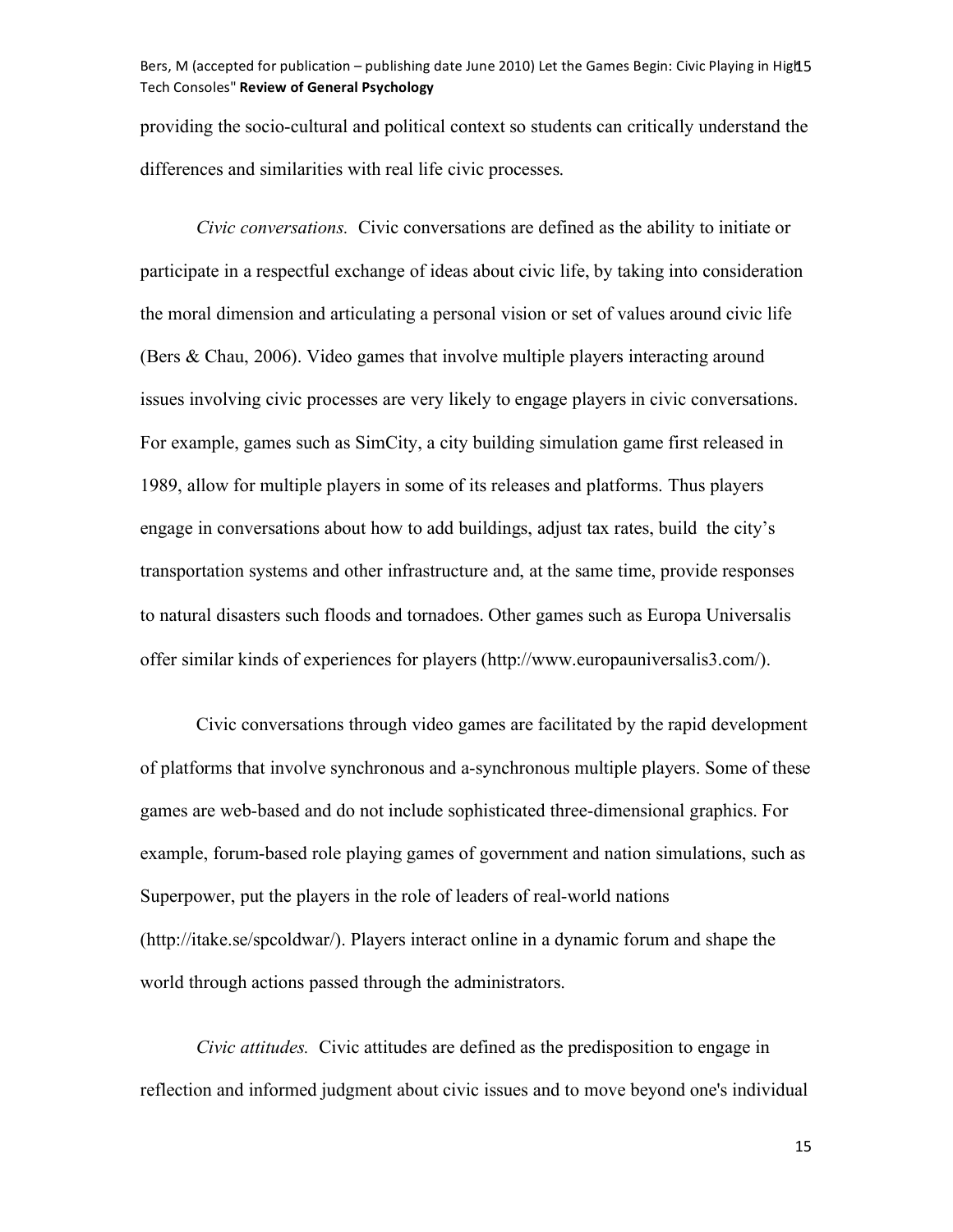## Bers, M (accepted for publication – publishing date June 2010) Let the Games Begin: Civic Playing in High 6 Tech
Consoles" **Review
of
General
Psychology**

point of view and self-interest in order to commit to the well being of some larger group. Perspective-taking or the ability to appreciate someone else's point of view is an essential component for developing civic attitude (Selman, 1980). Government or political simulation games engage players in considering geopolitical situations and the creation of domestic political policies. One of the earliest titles in this genre was Balance of Power*,* published in 1985, which engages players in considering policy decisions, rather than warfare, to shape outcomes at the height of the Cold War. Other similar video games such as *Conflict: Middle East Political Simulator* and *Crisis in the Kremlin* also encourage players to assume civic attitudes conducive to peace. Other games such as Superpower, and its sequel, Superpower 2, put the player in the seat of a state leader whose goal is to produce economic stability and prosperity. The game mainly evolves around decisions on foreign policies, and players are given real-life treaties so they can understand their influences on different countries.

While most of these games share similar characteristics with some of the games mentioned earlier when referring to civic knowledge, in particular with government simulation games that put players in the role of decision makers by teaching them about civic processes, a profound difference is that games in this category favor players to assume multiple perspectives to understand a conflict.

*Civic behaviors.* Civic behaviors support and further self, family, community and civil society by promoting the common good and the formation of institutions and systems of social justice, equity and democracy. Community service, activism and advocacy can be examples of civic behavior. Currently there are several Internet-based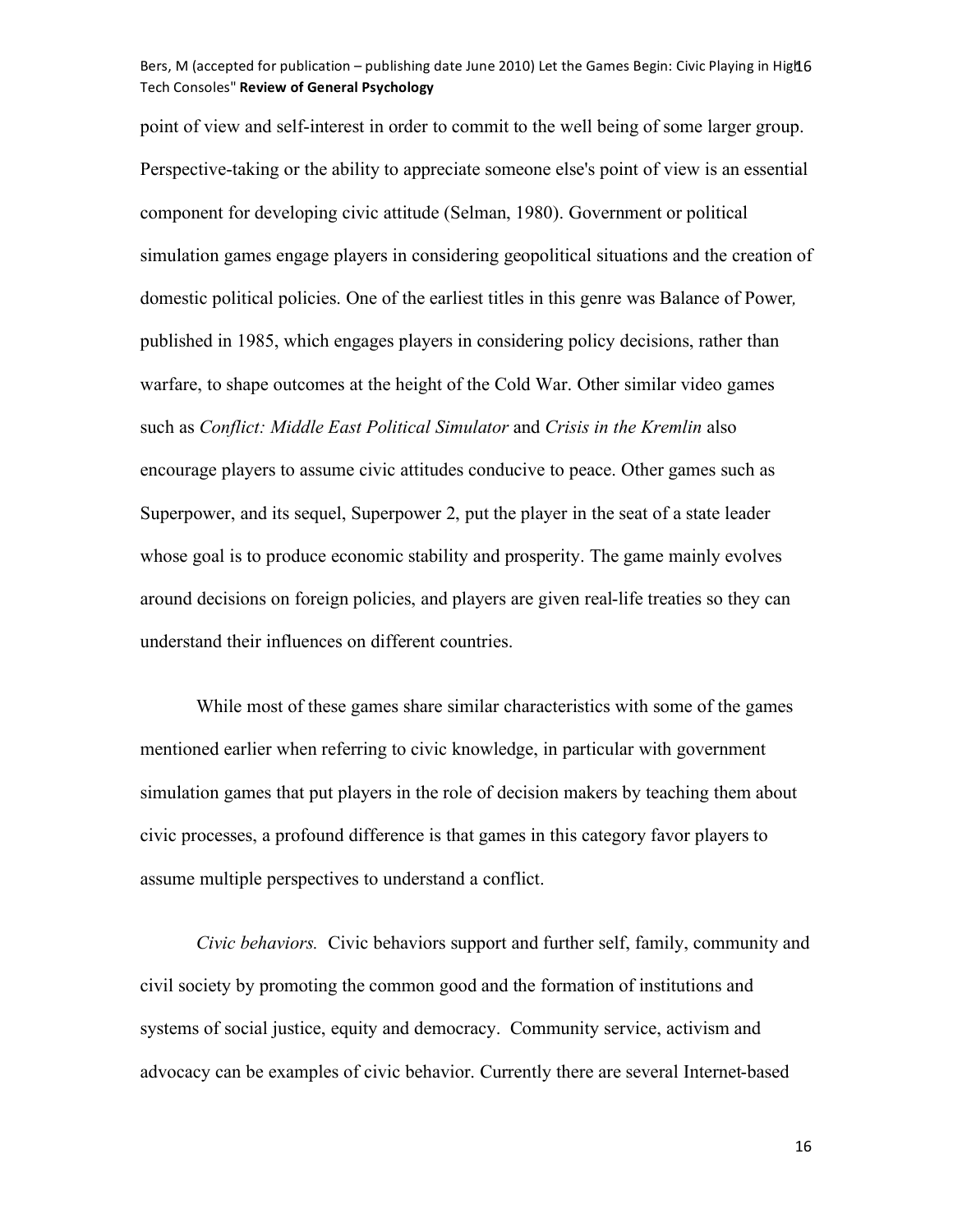## Bers, M (accepted for publication – publishing date June 2010) Let the Games Begin: Civic Playing in High 7 Tech
Consoles" **Review
of
General
Psychology**

projects that encourage civic behaviors, such as on-line petitioning, grassroots community organizations, social networking and fundraising sites. For example, programs such as DOTCOM (http://dotcom.ph-int.org/) engage

Armenian, American and Azerbaijani youth in creating socially conscious media that will impact communities across the U.S. and the Caucasus. The program is sponsored by the U.S. Department of State, and supported by a global network of youth media organizations. Other times, technology enables large and sustained political networks, as in the formation of Indymedia, a global political information network that began in the Seattle protests against the World Trade organization in 1999 for protesters to communicate among themselves and produce their own news coverage (Bennett, 2008).

Organizations such as Global Kids created a division of its organization called Online Leadership Program that utilize mutliplayer virtual environments and simulation video gaming platforms to facilitate civic engagement in after-school or informal learning experiences. (http://www.globalkids.org/?id=5).

No popular video games yet tap into the potential of linking game playing with real-life civic behaviors and community participation. Yet in the virtual world, both realms of experience have been successfully integrated. For example, there have been reports of political protest in game environments. The popular multi-player game World of Warcraft was disrupted by demonstrations over vaguely defined class issues facing the warriors, resulting in protesters being banned from the game (Bennett, 2008) and "tax revolts" occurred in Second Life (Benkler, 2006).

Research suggests that there is evidence of young people adapting on-line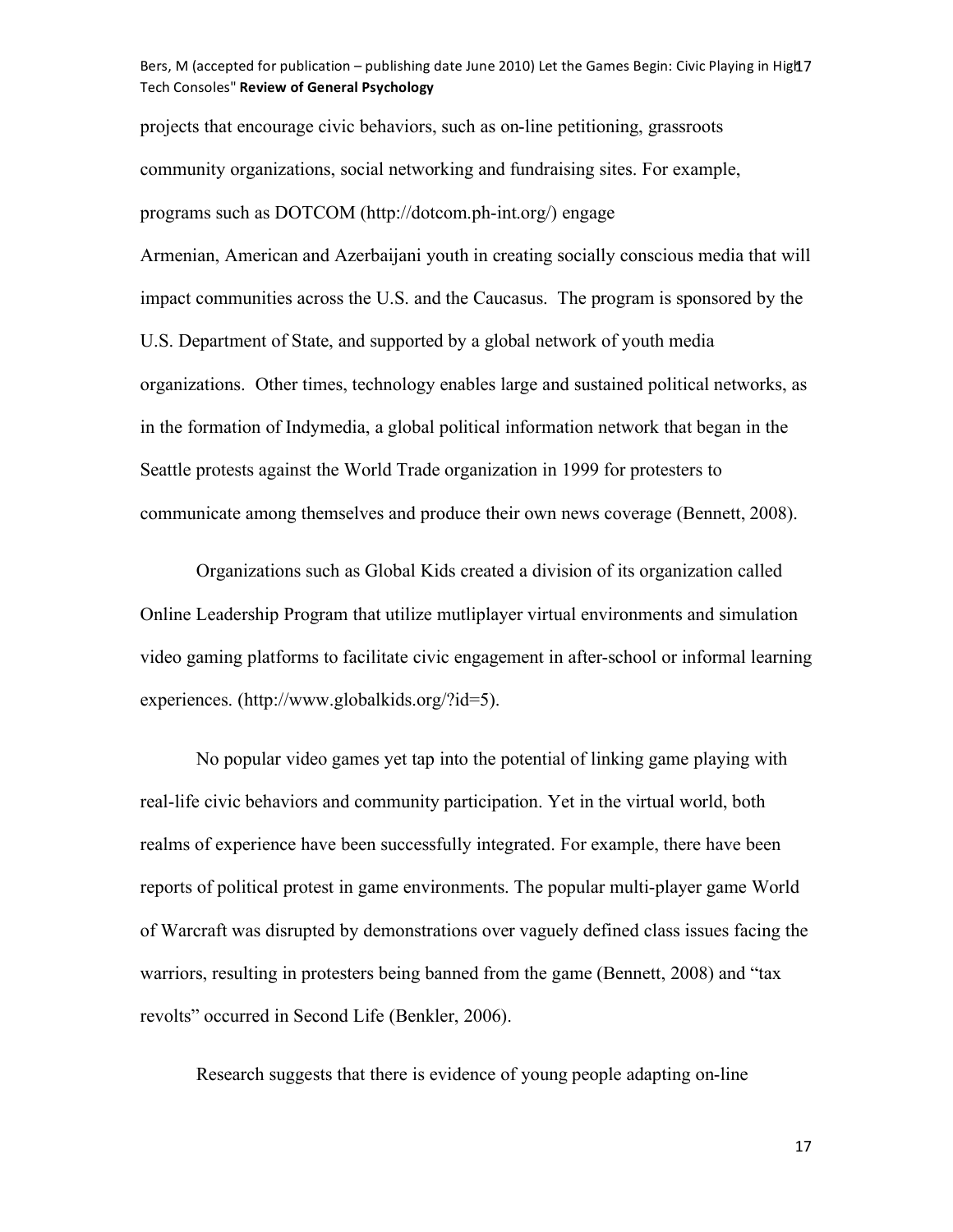### Bers, M (accepted for publication – publishing date June 2010) Let the Games Begin: Civic Playing in High 8 Tech
Consoles" **Review
of
General
Psychology**

behaviors from social movements when pressuring entertainment corporations regarding management and distribution of on-line products (Earl  $&$  Schussman, 2008). And work has examined the link between Internet behavior and voluntary group membership suggesting that certain forms of Internet use may sustain and encourage community participation (Glavin, 2007). In the future, as the gaming industry evolves and serious games take on a more prevalent role in society it will be very likely that new games that promote face to face civic behaviors will start to emerge.

The multifaceted framework of civic engagement provides grounds for developing a rich understanding of the role that video games could play in civic engagement and for developing interventions and programs that provide educational opportunities beyond the traditional pathways of community service or volunteering activities.

## *In which ways do video games can promote civic engagement?*

Recent research has found that playing video games, even if they are not specially designed with the purpose of promoting social change, might have a positive impact on civic engagement. For example, the recent survey conducted by the Pew Internet and American Life Project research found that more than four in ten youth say that video games have taught them about a societal problem (Lenhart, 2008) and that game-playing youth were found to be more likely to search for information about current events online, advocate for political candidates and raise money for charity. Even more, Khane, Middaugh, & Evans (2008) found that "the stereotype of the antisocial game" was not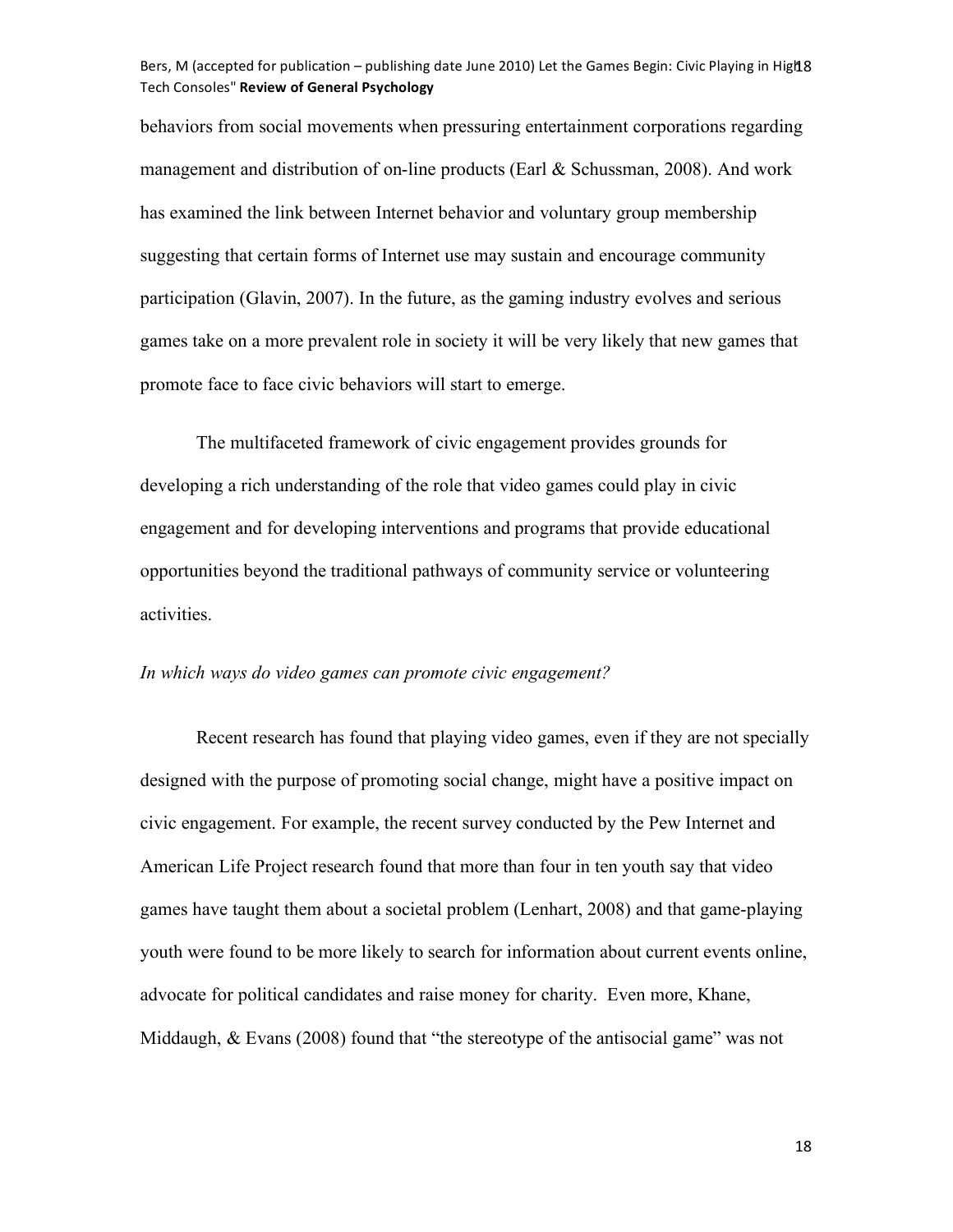## Bers, M (accepted for publication – publishing date June 2010) Let the Games Begin: Civic Playing in High 9 Tech
Consoles" **Review
of
General
Psychology**

reflected in the data from their study as "youth who play games frequently are just as civically and politically active as those who play games infrequently" (p. 27)

Although some research looks at the potentially isolating effect of playing video games, the Pew report shows that more than seven in ten youth, ages 12 to 17, play video games with others, and more than seven in 10 youth say they have helped others while playing video games. Thus, playing video games provides opportunities for socializing, an important element of civic engagement. Khane et al. (2008) examined civic gaming experiences in relation to civics outcomes and found that the quantity of game play is not strongly related to civic and political engagement but that some aspects of the social context of game play are related to civic outcomes, specifically playing games with others.

Research has found that several aspects of video game play parallel the kinds of civic learning opportunities found to promote civic engagement in other settings. For example, research has found that video games that engage youth in simulations of civic and political action, consideration of controversial issues and participation in groups of shared interests, all activities that are done in school settings as part of civics education programs, are effective in encouraging civic participation (Kahne et al, 2008). While some games have content that is directly relevant to civics, such as SimCity and Civilization that engage players in simulations of civic processes, other video games lack explicit relevant civic content but still might promote habits of mind that are critical for civic life. For example, multiplayer games on the virtual world such as World of Craft and Everquest, engage players in governance, team building, leadership and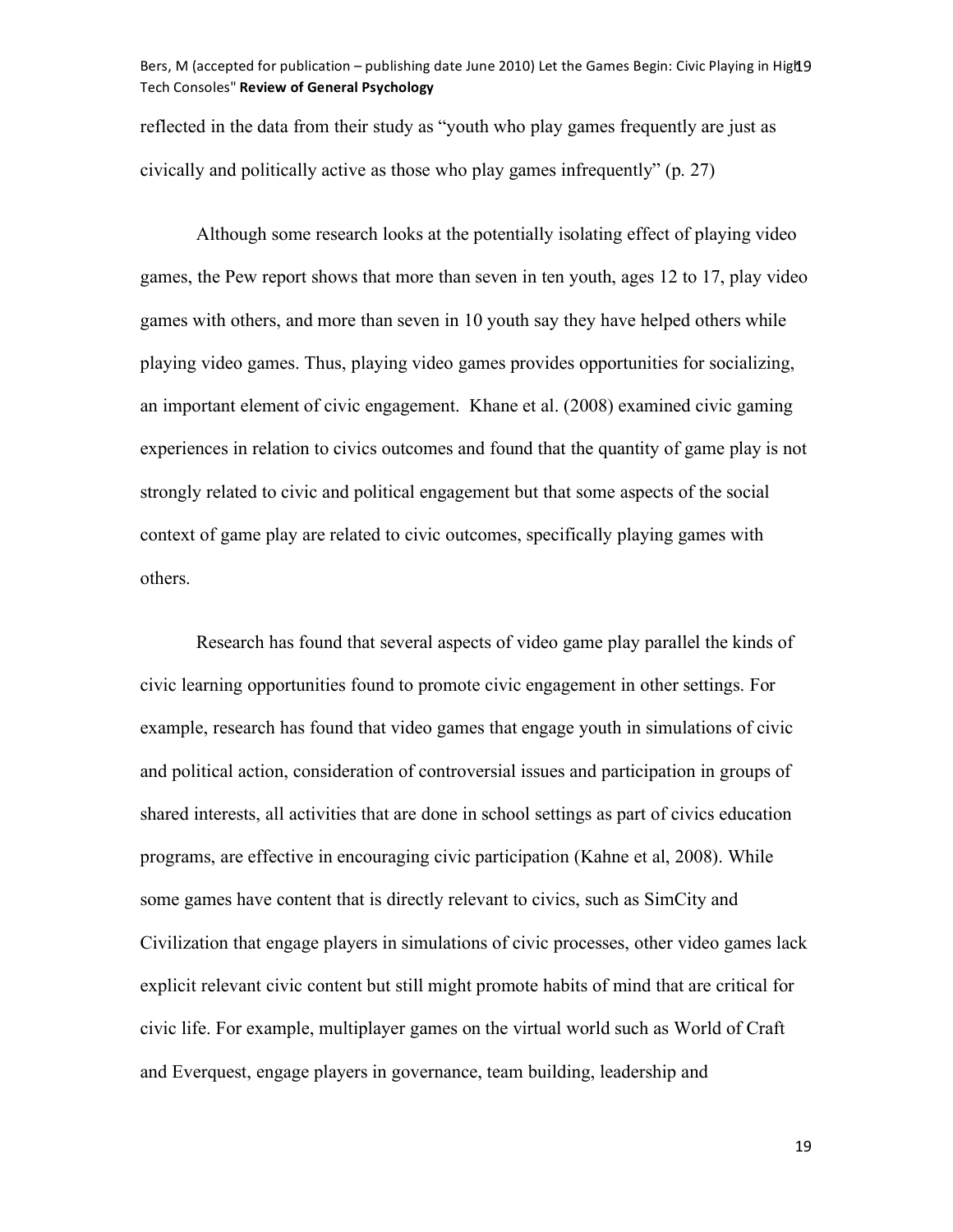Bers, M (accepted for publication – publishing date June 2010) Let the Games Begin: Civic Playing in Hig2O Tech
Consoles" **Review
of
General
Psychology**

organizational processes.

There are also examples of research-based projects that use specifically developed virtual worlds to purposefully provide civic engagement opportunities for students. For example Quest Atlantis (Barab et al, 2005) embeds civic learning opportunities in the quest for students to find solutions to the problems faced by the fictional world Atlantis. Zora provides am authoring toolkit for students to create, inhabit and regulate their own virtual cities while engaging in discussions of moral values and finding personally relevant role models that can inform their decisions. The Zora virtual world provides a safe "social laboratory" for youth to experiment with some of the skills and attitudes needed to become good citizens (Bers, 2008). For example, Zora has been used in the ACT (Active Citizenship through Technology) freshman orientation program at Tufts University to encourage incoming students to explore the civic responsibility of a college campus and the relationship to its neighbors (Bers, 2008; Chau, Mathur, & Bers, 2006).

ACT engages students in civic dialogue early in their academic experience, while fostering a long-term peer support network. It leverages youth's interest in Internet technologies to engage them in civic discussions and activities. In this three day preorientation program, participants use the Zora 3D virtual environment to design and inhabit a *Virtual Campus of the Future* to express concerns and ideas about community issues that interest them. ACT provided program participants a space for civic discussion, simulated electoral activities and deliberations, and collaborative construction of virtual exhibits and an imagined ideal campus to express their ideas. In addition, they participate in face-to-face activities to promote civic skills and learn about their college community. The ACT program was conducted over two consecutive years. During their freshman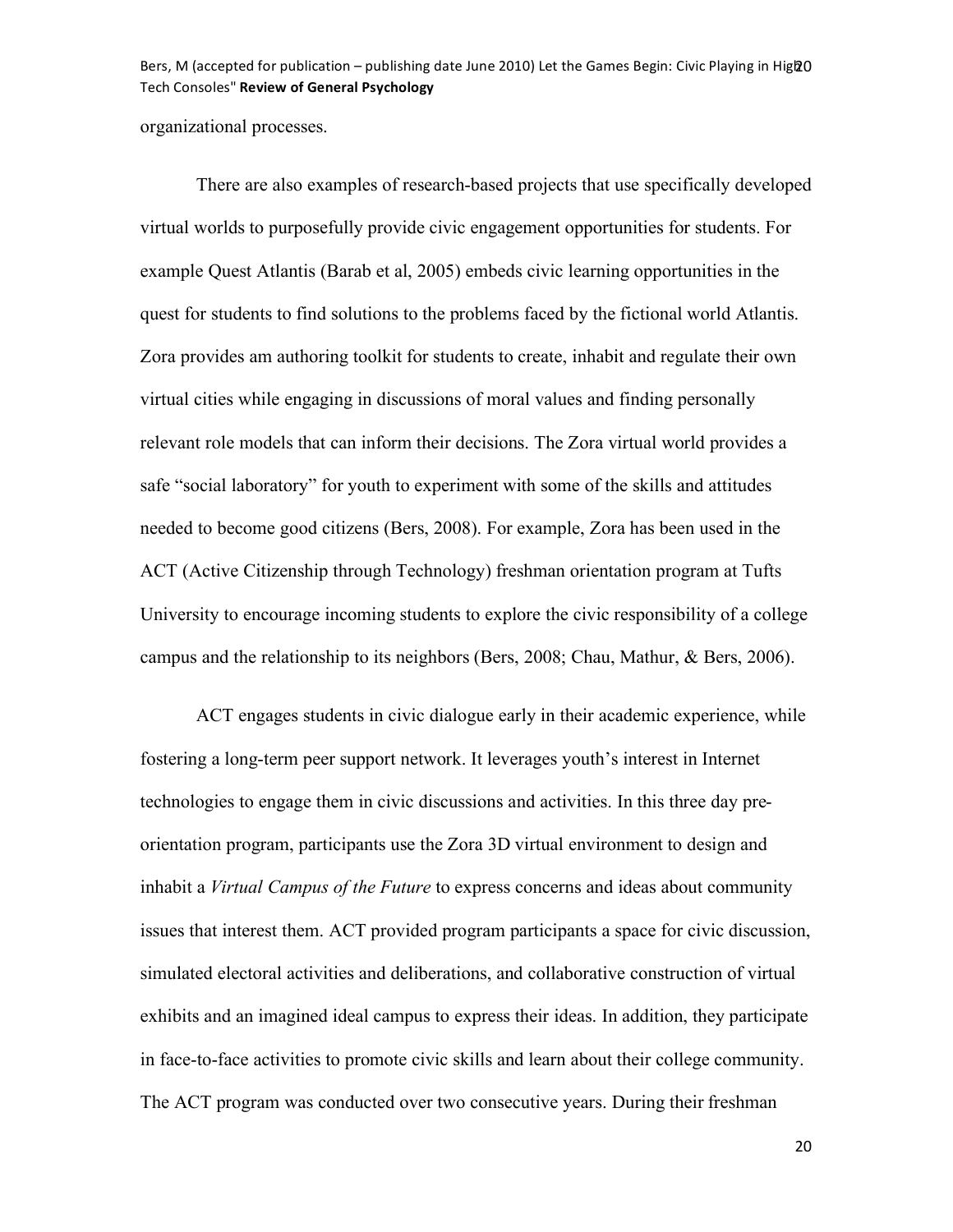## Bers, M (accepted for publication – publishing date June 2010) Let the Games Begin: Civic Playing in Hig221 Tech
Consoles" **Review
of
General
Psychology**

year students reported a higher likelihood than non-participating freshmen to increase engagement in activities that express their political and social viewpoints in face-to-face settings. Results suggested that regardless of participant's level of comfort with technology and their degree of engagement in civic life, students of various backgrounds benefited from the program. Findings indicated that participants showed an increased level of civic engagement regarding political voice by the end of the academic year and had a significant impact on their attitudes about political and civic issues. In contrast, our results indicated that ACT participants did not differ significantly in their development of civic and electoral indicators throughout the year when compared to control participants. This may be due to the specific focus on civic discussions and deliberations in Zora activities, while a lesser effort was put into the ACT curriculum regarding electoral and volunteering activities in real life throughout the year. (Bers & Chau, under review).

## *Conclusions*

Today's youth are fascinated by new technologies and are avid video game players. While a new trend in video game design focuses on developing serious games for social change, there is still a large market of video games that favor violence and antisocial behavior. However, studies have shown that, even in the case of youth playing with general purpose entertainment video games that involves them in a range of experiences from strategy games to first person shooter games, there appears to be some positive relationships between video game playing and civic engagement. However it is crucial to understand the social context of video game play in order to understand the potential of the gaming experience with respects to civic engagement, as well as the design aspects of the game itself as displaying features that might encourage civic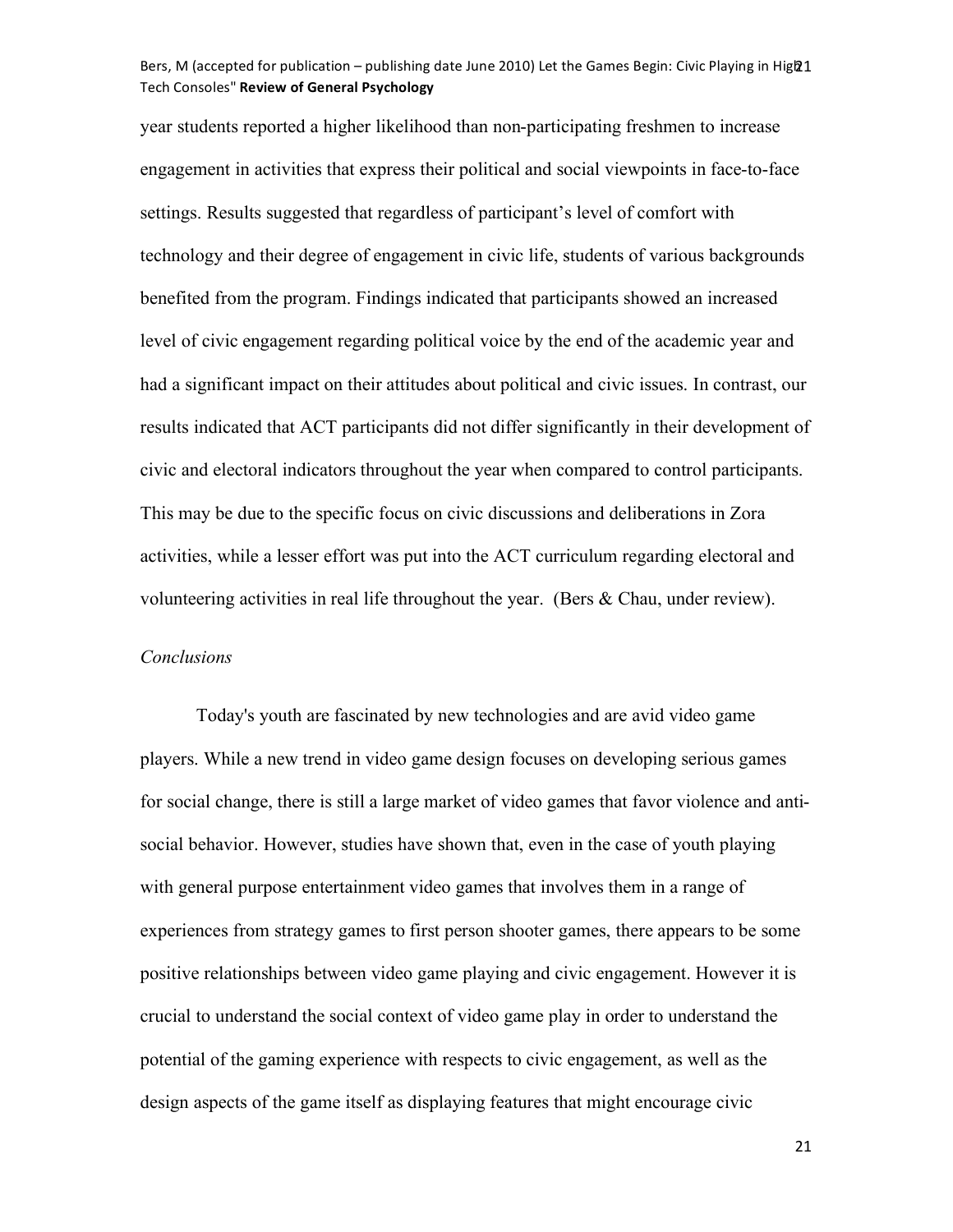Bers, M (accepted for publication – publishing date June 2010) Let the Games Begin: Civic Playing in Hig22 Tech
Consoles" **Review
of
General
Psychology**

engagement.

Thus the need to further advance a research agenda that addresses questions such as: which games are better than others and in which socio-cultural contexts should they be played to have an impact on civic engagement. What kinds of civic interactions should games invite from players? What are the psychosocial characteristics of young players, in particular their attitudes, predispositions and previous knowledge about civics, that can be hindered or fostered by playing games? What is the role of parents, teachers and other adults when children are playing computer games in terms of supporting long lasting civic engagement? How do we purposefully design programs that leverage youth interest on technology and foster new ways of civic engagement and participation? How does one successfully integrate these technologies into existing educational programs so they can be scalable and sustainable? What kinds of games are most effective in encouraging youth interest and discussions of governance processes, rule-making, community involvement, and other civic issues?

The potential of video games goes beyond the four walls of the classroom, thus making civics education more widely available, in particular during these times in which there is a decrease of civics curriculum in schools. Video games can go beyond providing knowledge and information, as they afford opportunities for learners to engage in civic discourse and action, supporting students to construct experiential knowledge through which they can become effective citizens.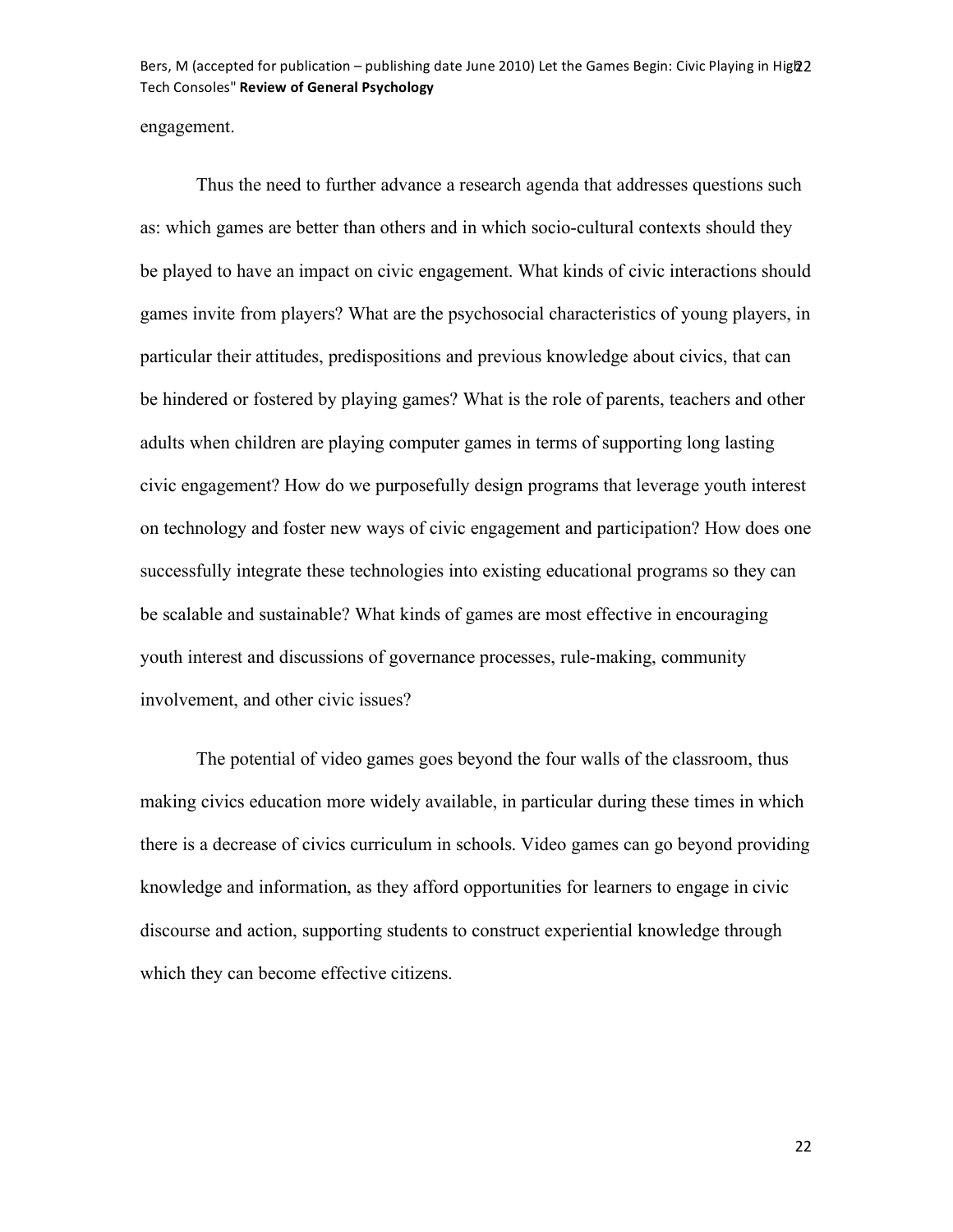# References

- Andolina, M., Jenkins, K., Keeter, S., and Zukin, C. (2002). Searching for the meaning of youth civic engagement: Notes from the field. *Applied Developmental Science*, *6*(4),189-195.
- Barab, S. A., Thomas, M., Dodge, T., Carteaux, R., and Tuzun, H. (2005). Making learning fun: Quest Atlantis, a game without guns. *Educational Technology Research and Development*, *53*(1), 86–107
- Bennet, L. (2008). Changing citizenship in the digital age. In W. L. Bennett (Ed.), *Civic Life Online: Learning How Digital Media Can Engage Youth*. The John D. and Catherine T. Macarthur Foundations Series on Digital Media and Learning (pp. 1- 24). Cambridge, MA: The MIT Press.
- Benkler, J. (2006). *The Wealth of Networks: How Social Production Transforms Markets and Freedom.* New Haven, Connecticut: Yale University Press.
- Bers, M. (2001). Identity construction environments: Developing personal and moral values through the design of a virtual city. *Journal of the Learning Sciences*, *10*(4), 365-415.
- Bers, M., & Chau, C. (2006). Fostering civic engagement by building a virtual city. *Journal of Computer-Mediated Communication, 11*(3), article 4.
- Bers, M. (2008). Civic identities, online technologies: From designing civic curriculum to supporting civic experiences. In W. L. Bennett (Ed.), *Civic life online: Learning how digital media can engage youth*. The John D. and Catherine T. Macarthur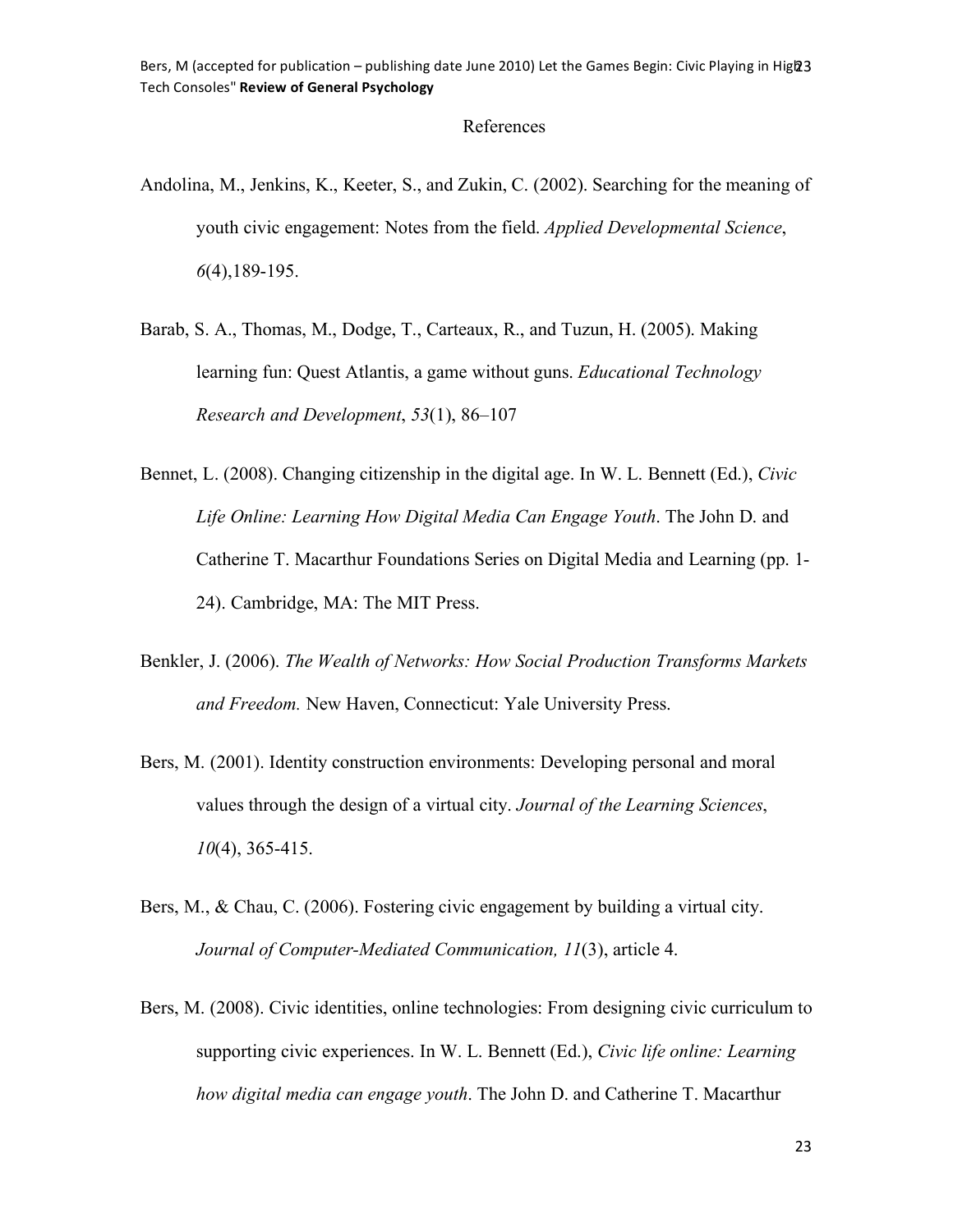Bers, M (accepted for publication – publishing date June 2010) Let the Games Begin: Civic Playing in Hig24 Tech
Consoles" **Review
of
General
Psychology**

foundations series on digital media and learning (pp. 139-160). Cambridge, MA: The MIT Press.

- Bers, M. (2008). Virtual worlds as digital playgrounds. *EDUCAUSE Review*, *43*(5), 80- 81.
- Bers, M. (2006). The role of new technologies to foster positive youth development. *Applied Developmental Science*, *10*(4), 200-219.
- Blumler, J. G., and Coleman, S. (2001). Realizing democracy online: A civic commons in cyberspace. *IPPR/Citizen Online Research Publication*, 2.
- Chau, C., Mathur, A., & Bers, M. (2006). Active Citizenship through Technology: Collaboration, connection, and civic participation. In *Proceedings of the International Conference of the Learning Sciences.* (Eds. S. Barab, K. Hay, & D. Hickey). LEA Publishing, 904-905.
- CIRCLE. (2008). *Civic and Political Health of the Nation Survey.* New York: Center for Information and Research on Civic Learning and Engagement.
- Cassell, J. (2002). "We Have these Rules Inside": The effects of exercising voice in a children's online forum. In S. Calvert, R. Cocking and A. Jordan (Eds.), *Children in the Digital Age*. NY: Praeger Press.
- Cassell, J, Huffaker, D, Tversky, D., and Ferriman, K. (2006). The Language of online leadership: Gender and youth engagement on the Internet. *Developmental Psychology, 42*(3), 436-449.

Carpini, M. X. and Keeter, S. (1996). *What American Know About politics and Why it*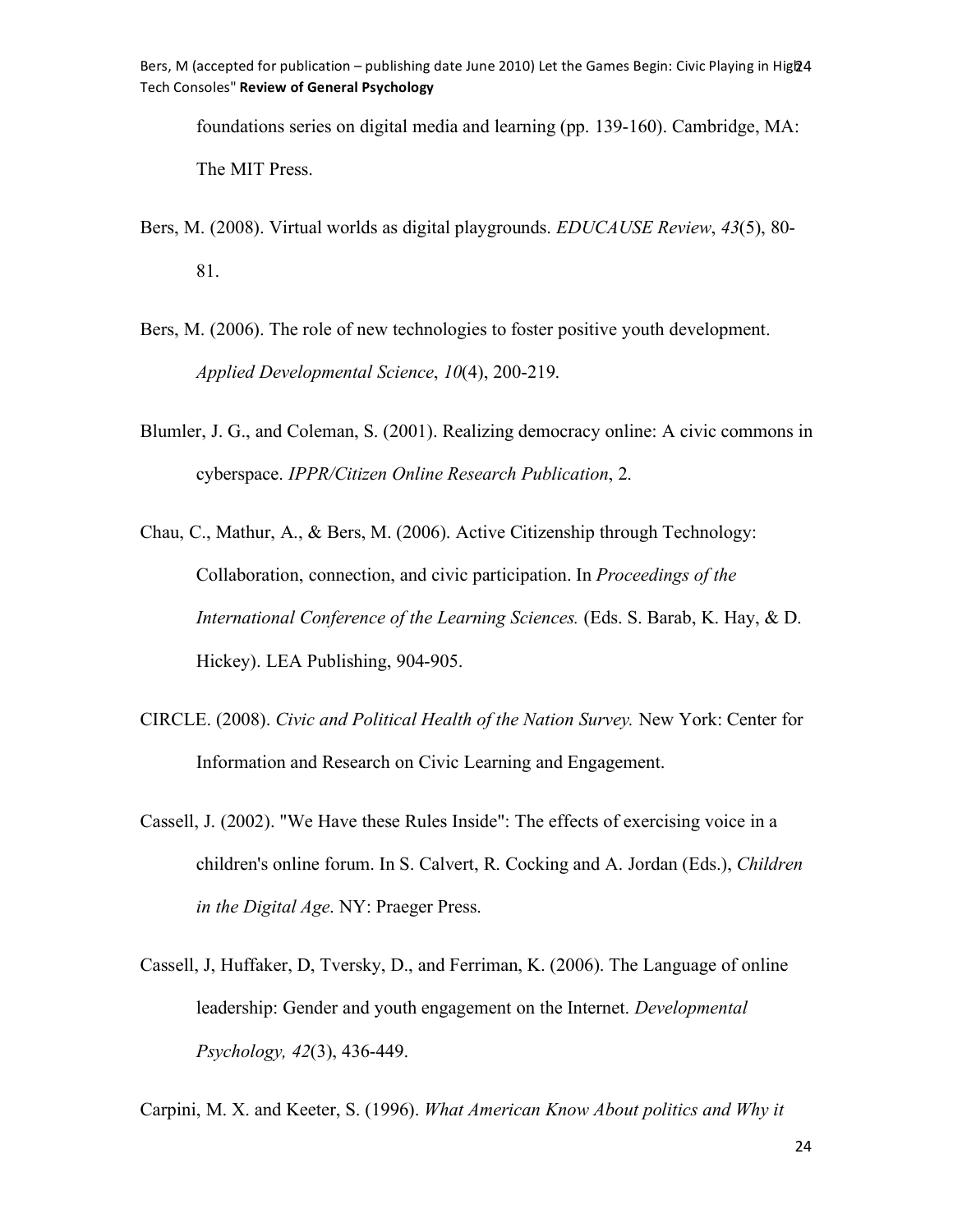*Matters*. New Heaven: Connecticut, Yale University Press.

Earl, J. and Schussman, A. (2008). Contesting cultural control: Youth culture and online petitioning**.** In W. L. Bennett (Ed.), *Civic Life Online: Learning How Digital Media Can Engage Youth*. The John D. and Catherine T. Macarthur Foundations Series on Digital Media and Learning (pp. 71-95). Cambridge, MA: The MIT Press.

Edwards, B. (2007, July 18). The history of Civilization. *Gamasutra*.

Erikson, E. (1968). *Identity: Youth & Crisis*. New York: Norton.

- Flanagan, C.A. and Faison, N. (2001). Youth civic development: Implications of research for social policy and programs. *Social Policy Reports, 15*(1), 3–14.
- Galston, W.A. (2001). *Liberal Purposes: Goods, Virtues, and Diversity in the Liberal State*. Cambridge, Massachusetts: Cambridge University Press.
- Gee, J. P. (2007). *Good Video Games and Good Learning: Collected Essays on Video Games, Learning and Literacy*, New York: Peter Lang Publishers Inc.
- Glavin, P. (2007, August 11). Catalyzing civic engagement online: Examining the link between Internet behavior and voluntary group membership. Paper presented at the annual meeting of the *American Sociological Association*, New York, New York City.
- Grüsser, S. M., Thalemann, R., and Griffiths, M. (2007). Excessive computer game playing: Evidence for addiction and aggression? *CyberPsychology & Behavior*, *10*(2), 290-292.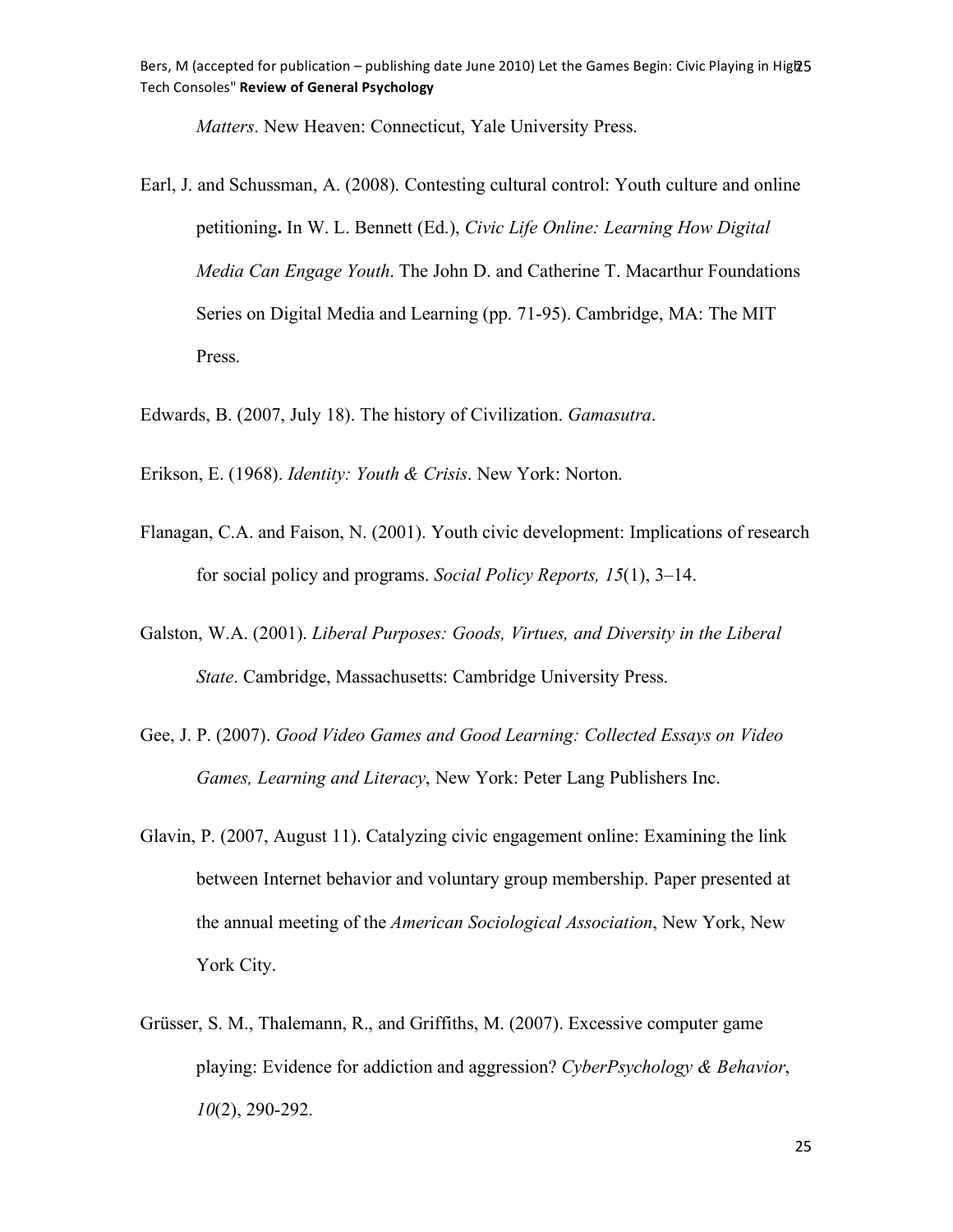- Jenkins, H., (2009). *Confronting the Challenges of Participatory Culture: Media Education for the 21st Century*. Cambridge, Massachusetts: MIT Press.
- Kahne, J., Middaugh, E., Evans, C. (2008). *The Civic Potential of Video Games*. White Paper. The John D. and Catherine T. Macarthur Foundations.
- Kato, P., Cole, S., Bradlyn, A., and Pollock, B. (2008). A video game improves behavioral outcomes in adolescents and young adults with cancer: A randomized trial. *Pediatrics, 122,* 305-317.
- Keeter, S., Zukin, C., Andoline, M., and Jenkins, K. (2002). *The Civic and Political Health of the Nation: A Generational Portrait.* Center for Information and Research on Civic Learning and Engagement.
- Lenhart, A., Kahne, J., Middaugh, E., MacGill, A., Evans, C., and Vitak, J. (2008). *Teens, Video Games, and Civics*. Pew Internet & American Life Project Report. Washington, DC.
- Lieberman, D. (2001). Management of chronic pediatric diseases with interactive health games: Theory and research findings. *Journal of Ambulatory Care and Management*, *24*(1), 26-38.
- Levine, P. (2007). *The Future of Democracy: Developing the Next Generation of American Citizens.* Medford, MA: Tufts University Press.
- Michelsen, E., Zaff, J., and Hair, E. C. (2002). Civic engagement programs and youth development: A synthesis. *Child Trends*. Washington, DC.

Montgomery, K. (2008). Youth and digital democracy: Intersections of practice, policy,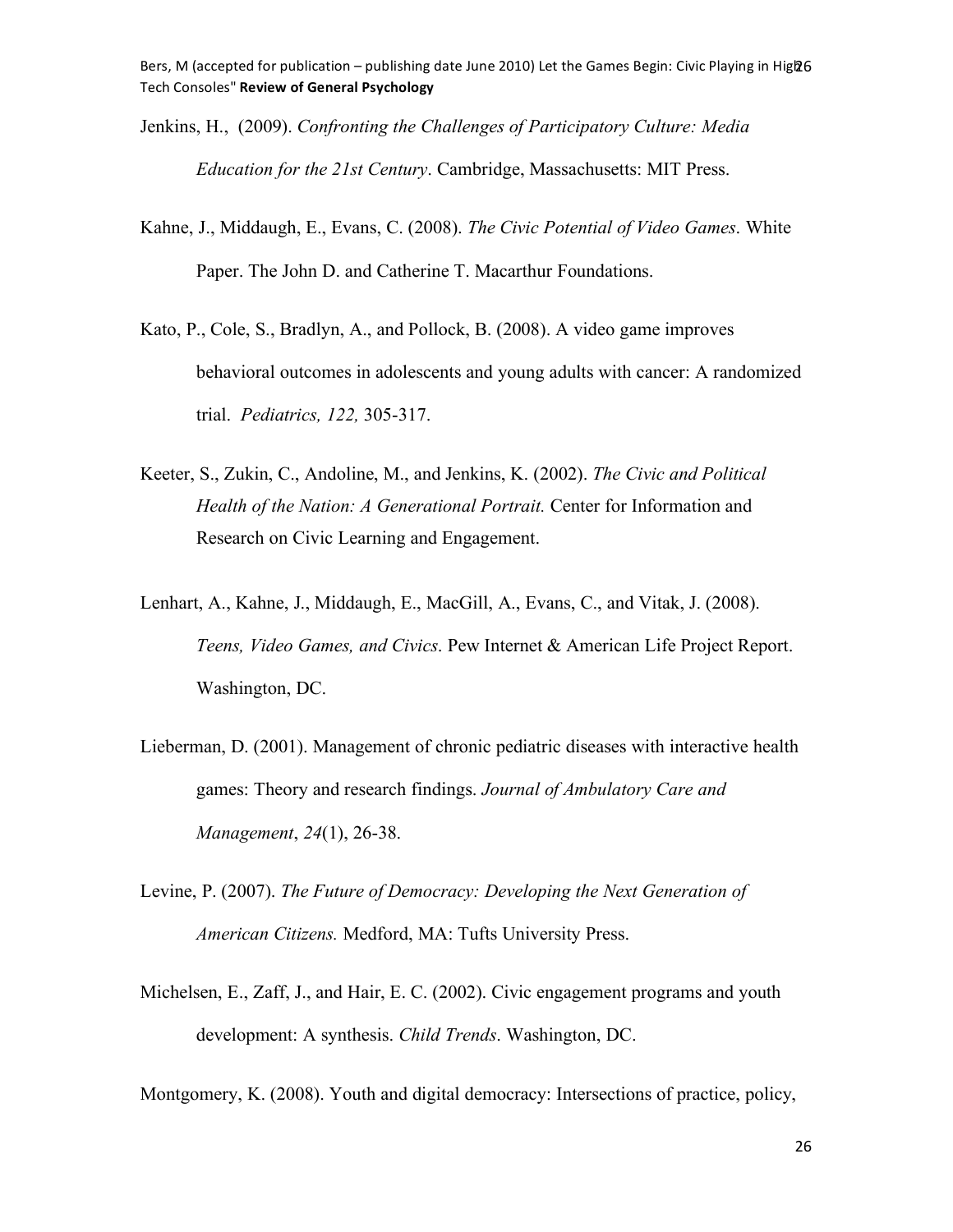and the marketplace. In W. L. Bennett (Ed.), *Civic Life Online: Learning How Digital Media Can Engage Youth*. The John D. and Catherine T. Macarthur Foundations Series on Digital Media and Learning (pp. 25-49). Cambridge, MA: The MIT Press.

Montgomery, E., Gottlieb-Robles, B., Larson, G. (2004). Youth as E-citizens: Engaging the digital generation. Report. *Center for Social Media*. School of Communication. American University.

- National Institute on Media and the Family. (2008). *Fact sheet: effects of video game playing on Children*. *National Institute on Media and the Family*. Minneapolis, Minnesota.
- Papert S. (1980). *Mindstorms: Children, Computers and Powerful Ideas*. New York: Basic Books.
- Oldenburg, R. (1997). *The Great Good Place: Cafés, Coffee Shops, Community Centers, Beauty Parlors, General Stores, Bars, Hangouts, and How They Get You Through the Day.* New York: Marlowe & Company.

Putnam, R. (2000). *Bowling Alone*. New York, New York: Simon & Schuster.

Raynes-Goldie, K. and Walker, L. (2008). Our space: Online civic engagement tools for youth. In W. L. Bennett (Ed.), *Civic Life Online: Learning How Digital Media Can Engage Youth*. The John D. and Catherine T. Macarthur Foundations Series on Digital Media and Learning (pp. 161-188). Cambridge, MA: The MIT Press.

Rheingold, H. (2008). Using participatory media and public voice to encourage civic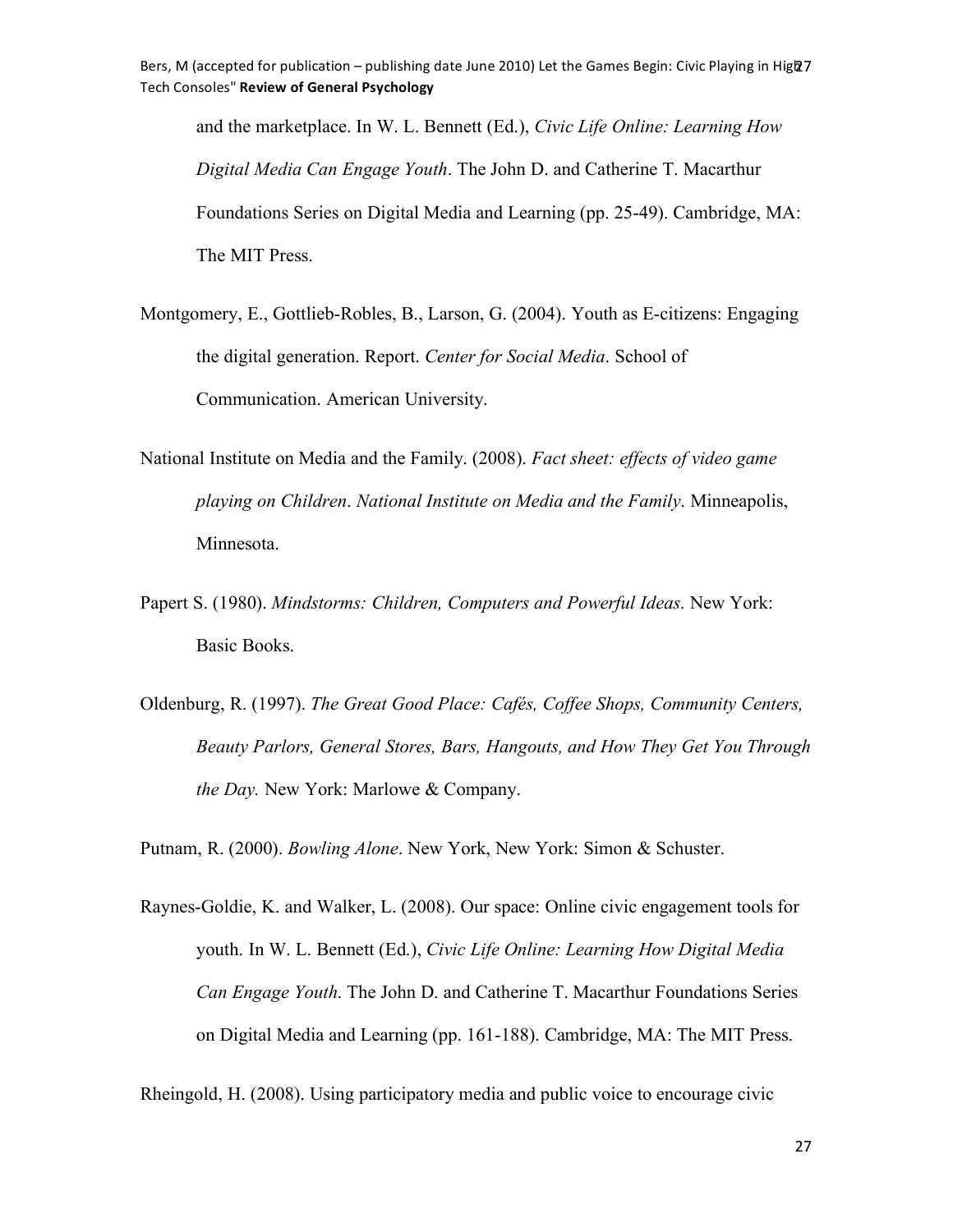nngagement. In W. L. Bennett (Ed.), *Civic Life Online: Learning How Digital Media Can Engage Youth*. The John D. and Catherine T. Macarthur Foundations Series on Digital Media and Learning (pp. 97-118). Cambridge, MA: The MIT Press.

- Resnick, M., Bruckman, A., and Martin, F. (1996). Pianos not stereos: Creating computational construction kits. *Interactions*, *3*(6).
- Selman, R. L. (1980). *The Growth of Interpersonal Understanding*. New York: Academic Press.
- Shaffer, D. W. (2007). *How Computer Games Help Children Learn*. New York: Palgrave Macmillan.
- Sherry, J. (2001). The effects of violent video games on aggression: A meta-analysis. *Human Communication Research, 27*, 409-431.
- Squire, K. and Barab, S. (2004). Replaying history: Engaging urban underserved students in learning world history through computer simulation games. In *Proceedings of the International Conference of the Learning Sciences.*
- Squire, K. and the Games-to-Teach Research Team. (2003). Design principles of nextgeneration gaming for education. *Educational Technology*, *43*(5), 17–23.
- Sherrod, L., Flanagan, C., and Youniss, J. (2002). Dimensions of citizenship and opportunities for youth development: The what, why, when, where, and who of citizenship development. *Applied Developmental Science, (6)*4, 264 -272.

Steinkuehler, C. (2006). The new third place: Massively multiplayer online gaming in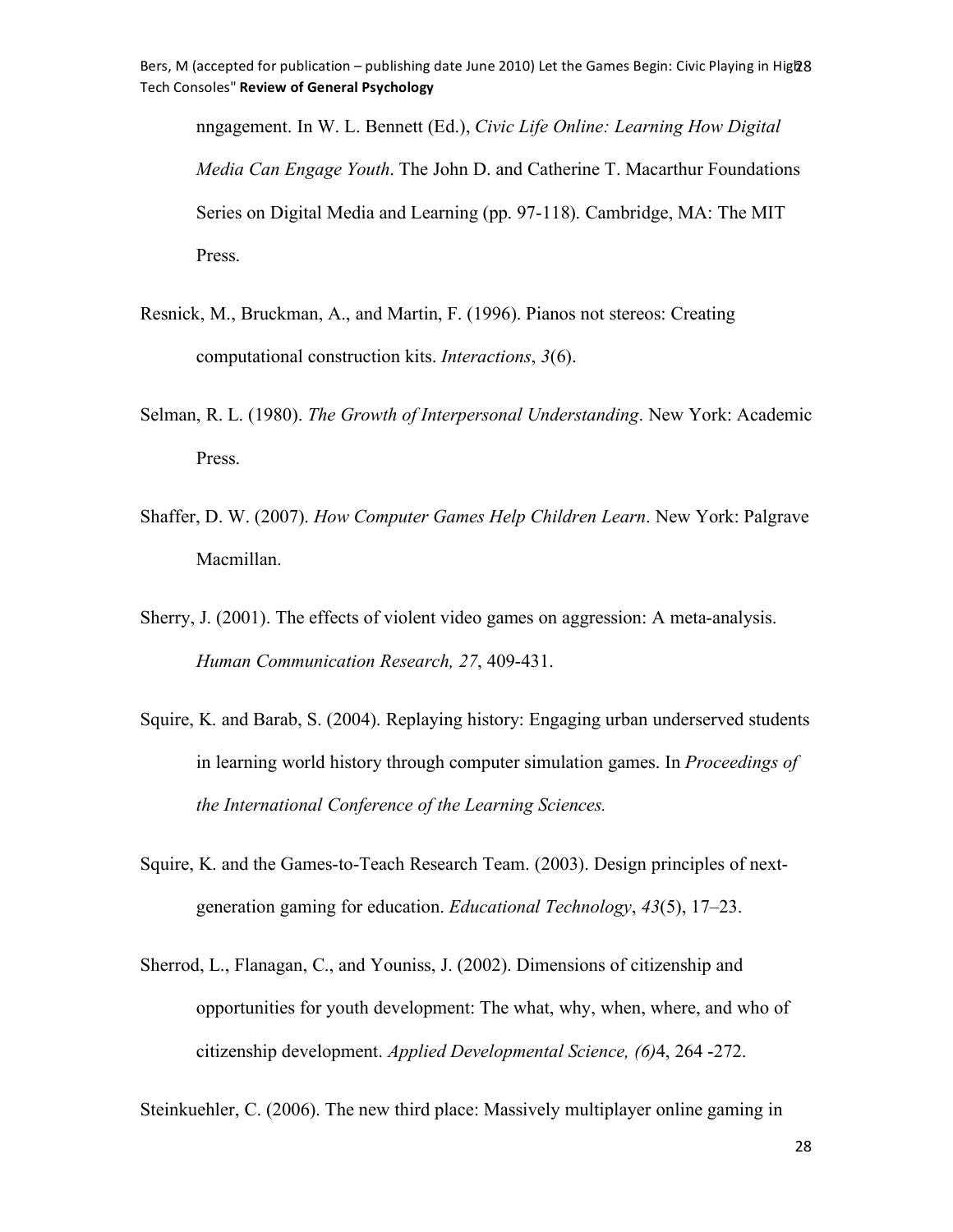Bers, M (accepted for publication – publishing date June 2010) Let the Games Begin: Civic Playing in Hig229 Tech
Consoles" **Review
of
General
Psychology**

American youth culture. *Tidskrift Journal of Research in Teacher Education, 3*, 17-32.

- The Grant Maker Forum on Community & National Service. (2001). *From Inspiration to Participation. A review of Perspectives on Youth Civic Engagement.* Report. The Philanthropy for Active Civic Engagement.
- Torney-Purta, J., Lehman, R., Oswald, H., and Schulz, W. (2001). *Citizenship and Civic Education in Twenty-Eight Countries: Civic Knowledge and Engagement at Age Fourteen.* Amsterdam, Netherlands: IEA.
- Verba, S., Schlozman, K., and Brady, H. (2000). *Voice and Equality: Civic Voluntarism in American Life*. Cambridge: MA: Harvard university press.
- Williams, D. (2006). Why Game Studies Now? Gamers Don't Bowl Alone. *Games & Culture, 1*(1), 13-16.
- Woodard IV, E. H., & Schmitt, K. L. (2002). Political socialization in the Digital Age: The 'Student Voices' program. In S. L. Calvert, A. B. Jordan & R. R. Cocking (Eds.), *Children in the Digital Age: Influences of Electronic Media on Development*, (pp. 83-99). Westport, CT: Praeger.
- Xenos, D. and Moy, P. (2007). Direct and differential effects of the Internet on political and civic engagement. *Journal of Communication*, *57*(4), 704-718.
- Yates, M. and Youniss, J. (1999). *Roots of Civic Identity: International Perspectives on Community Service and Activism in Youth*. New York, NY: Cambridge University Press.